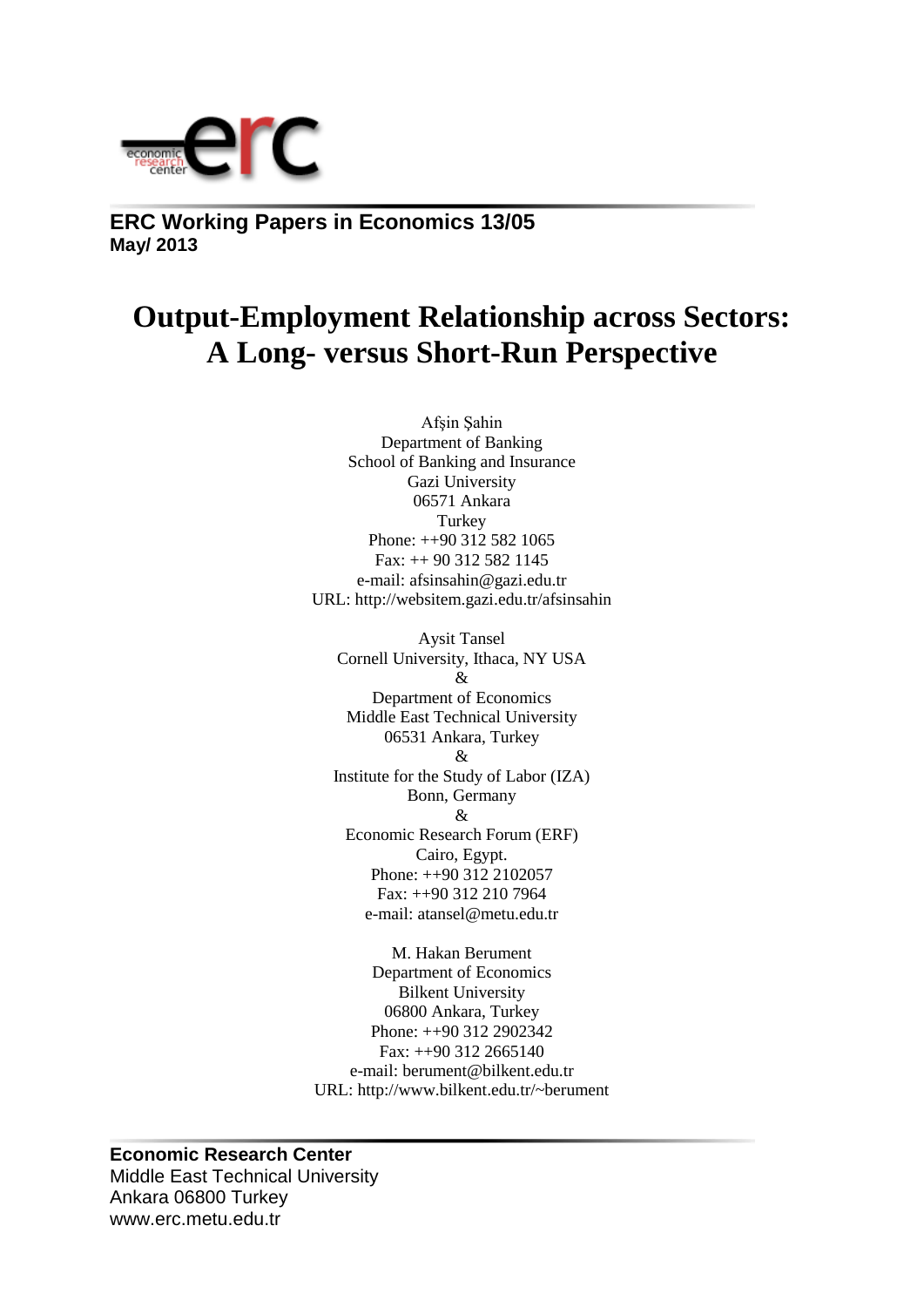# **Output-Employment Relationship across Sectors: A Long- versus Short-Run Perspective**

Afşin Şahin\* Department of Banking School of Banking and Insurance Gazi University 06571 Ankara **Turkey** Phone: ++90 312 582 1065 Fax: ++ 90 312 582 1145 e-mail: afsinsahin@gazi.edu.tr URL: http://websitem.gazi.edu.tr/afsinsahin

Aysit Tansel Cornell University, Ithaca, NY USA & Department of Economics Middle East Technical University 06531 Ankara, Turkey & Institute for the Study of Labor (IZA) Bonn, Germany & Economic Research Forum (ERF) Cairo, Egypt. Phone: ++90 312 2102057 Fax: ++90 312 210 7964 e-mail: atansel@metu.edu.tr

M. Hakan Berument Department of Economics Bilkent University 06800 Ankara, Turkey Phone: ++90 312 2902342  $Fax: ++90$  312 2665140 e-mail: berument@bilkent.edu.tr URL: http://www.bilkent.edu.tr/~berument

**<sup>\*</sup>** Corresponding author: Afşin Şahin, Department of Banking, School of Banking and Insurance, Gazi University, 06571, Ankara, Turkey. We would like to thank Yılmaz Akdi and Hasan Türe for their valuable suggestions.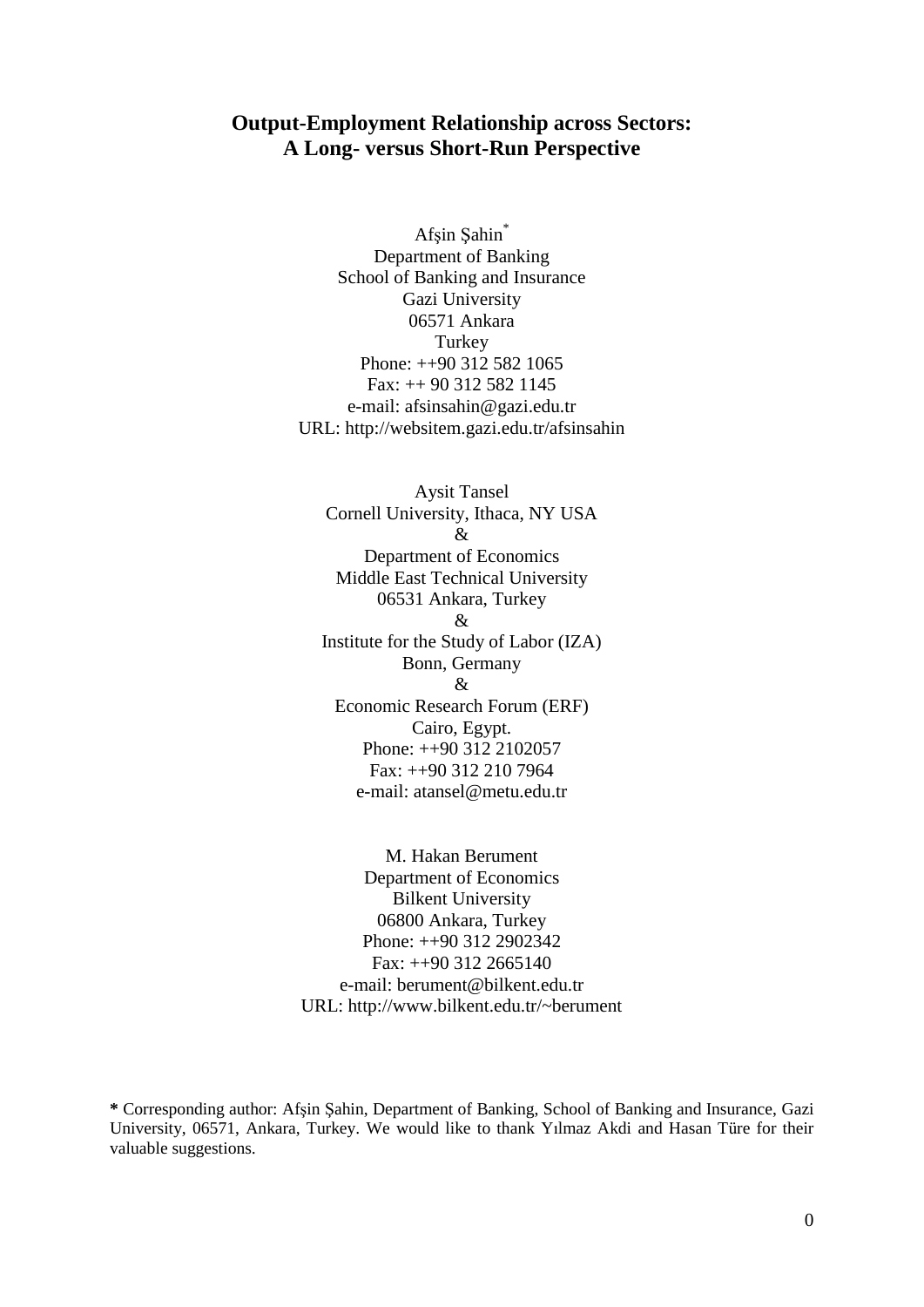# **Output-Employment Relationship across Sectors: A Long- versus Short-Run Perspective**

**Abstract -** This paper investigates the nature of the output-employment relationship by using the Turkish quarterly data for the period from 1988 to 2008. Even if we fail to find a long-run relationship between aggregate output and total employment, there are long-run relationships for the aggregate output with non-agricultural employment and sectoral employment levels for seven of nine sectors that we consider. However, a further investigation for the output and employment relationship within a short-run perspective do not reveal statistically significant relationships for either total employment, or non-agriculture employment or the eight out of the nine sectors that we consider. Thus, it seems that sustainable growth is an essential economic agenda for employment generation concerning the sectors and that there is a longrun link but weak short run link with demand.

**JEL codes:** C32, E24 and E32.

*Key words:* Output; Employment; Seasonal Cointegration.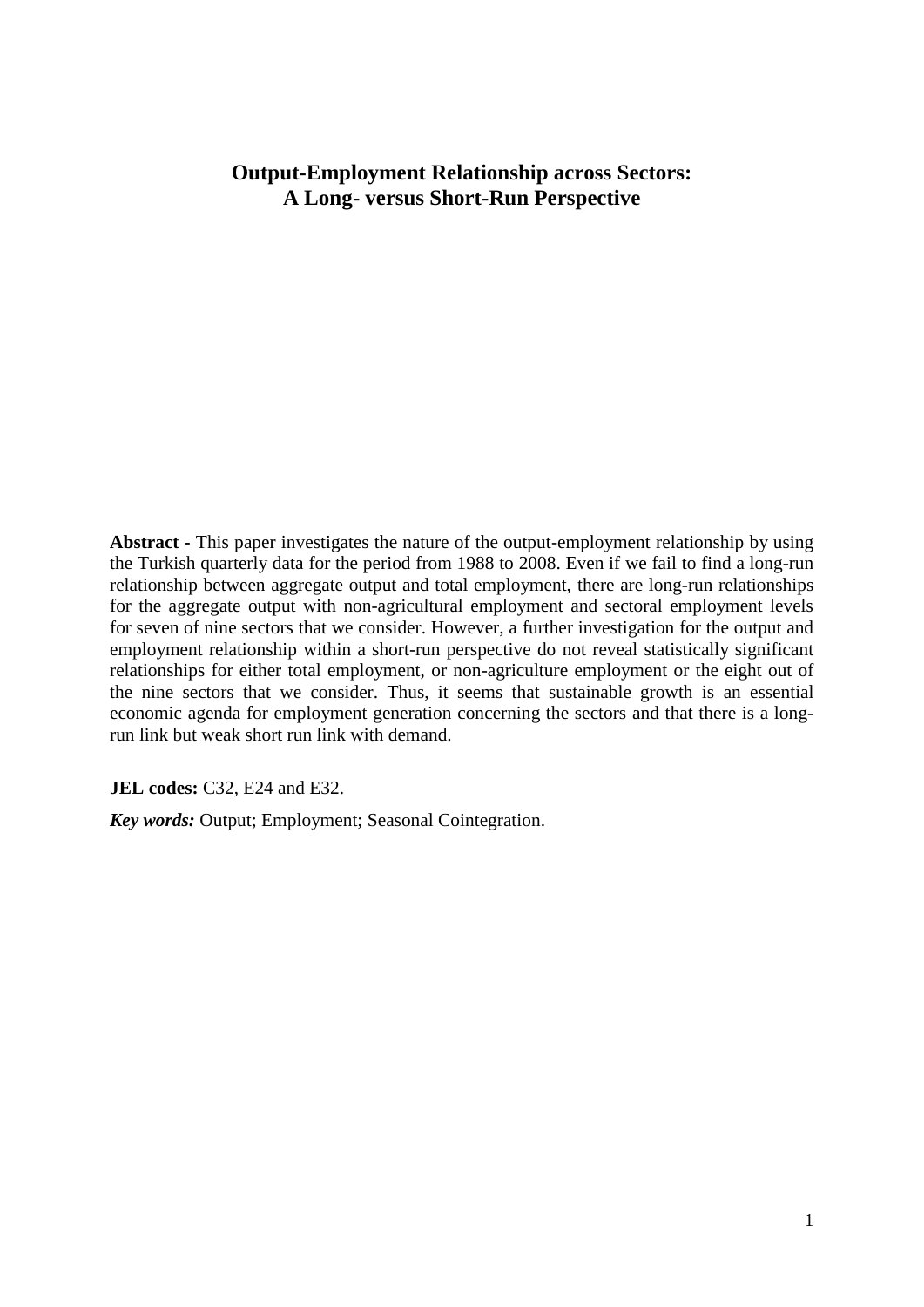## **I. Introduction**

1

Unemployment constitutes a large component of the cost of business cycles. Thus understanding the dynamics of unemployment and its relation to the overall economic performance is vital. "Jobless growth" is one of the features of the recent global financial crisis in the world. It seems recovery in output does not bring higher employment or lower unemployment (see for example, Bernanke, 2003, Groshen and Potter, 2003 and Khemraj, Madrick and Semmler, 2006 for the US and Bent, 1991, Fox and Sekkel, 2006, Verme, 2006, World Bank, 2007 and 2008, Nabli, Jauregi, Carlos, Silva, 2007, for developing countries). This paper provides evidence on the relationship between employment and output from Turkey by imposing long-run versus short-run distinction on this relationship using quarterly data from 1988 to 2008.

Turkey is an important predominant emerging market with small-open economy features and relatively well developed markets. Turkey ranked as the 17th largest economy in the world in terms of its GDP as of 2009 (PWC, 2010, p. 3). Thus, it is a relevant case study for other emerging economies. Moreover, Turkey provides a unique laboratory environment to assess any relationship between output and employment. First, Turkey has high output and employment volatilities<sup>1</sup> therefore probability of committing a *type II error* (not rejecting the null when it is not true) will be lower. In other words, any relationship between output and employment will be easier to detect. Second, even if Turkey has relatively tight formal labor market; its high population growth, high real wage flexibility thanks to high inflation<sup>2</sup>, high informal labor market share earning less than the formal workers (see Baltagi, *et al*., 2012, p. 2), and its high internal migration make its labor market flexible. Thus, assessing the relationship between output and employment is meaningful in such a flexible labor market. Moreover, Turkey is an important emerging economy and any conclusion drawn from this study can be valuable for other emerging economies.

The relationship between employment and output may differ depending on the framework considered. Morrison and Berndt (1981) and the references cited therein argue that

<sup>&</sup>lt;sup>1</sup> The mean and standard deviation of real GDP growth between  $1989 - 2008$  is Egypt (4.6%; 1.58), Greece (2.90%; 1.83), Italy (1.40%; 1.25), Jordan (4.79%; 5.74), Peru (3.56%; 5.55), Portugal (2.40%; 2.19), Syria (4.43%; 4.53) and Turkey (4.12%; 4.67) respectively according to USDA database. The total unemployment rate (% of total labor force) and its standard deviation for this period is Egypt (9.51%; 1.22), Greece (9.27%; 1.31), Italy (9.73%; 1.89), Jordan (14.84%; 2.28), Peru (8.47%; 1.48), Portugal (5.91%; 1.44), Syria (8.64%; 3.12) and Turkey (8.76%; 1.51) according to World Development Indicators data.

<sup>&</sup>lt;sup>2</sup> Turkey is the only country that had a high inflation without running into hyperinflation. The mean and standard deviation of the annual inflation for our sample period was 54.26% and 30.22 compared to Egypt (9.87%; 6.33), Greece (8.04%; 5.92), Italy (3.54%; 1.64), Jordan (5.82%; 6.12), Peru (579.42%; 1747.82), Portugal (5.17%; 3.66) and Syria (8.27%; 8.71) according to the World Development Indicators, Consumer Price Index (2005=100).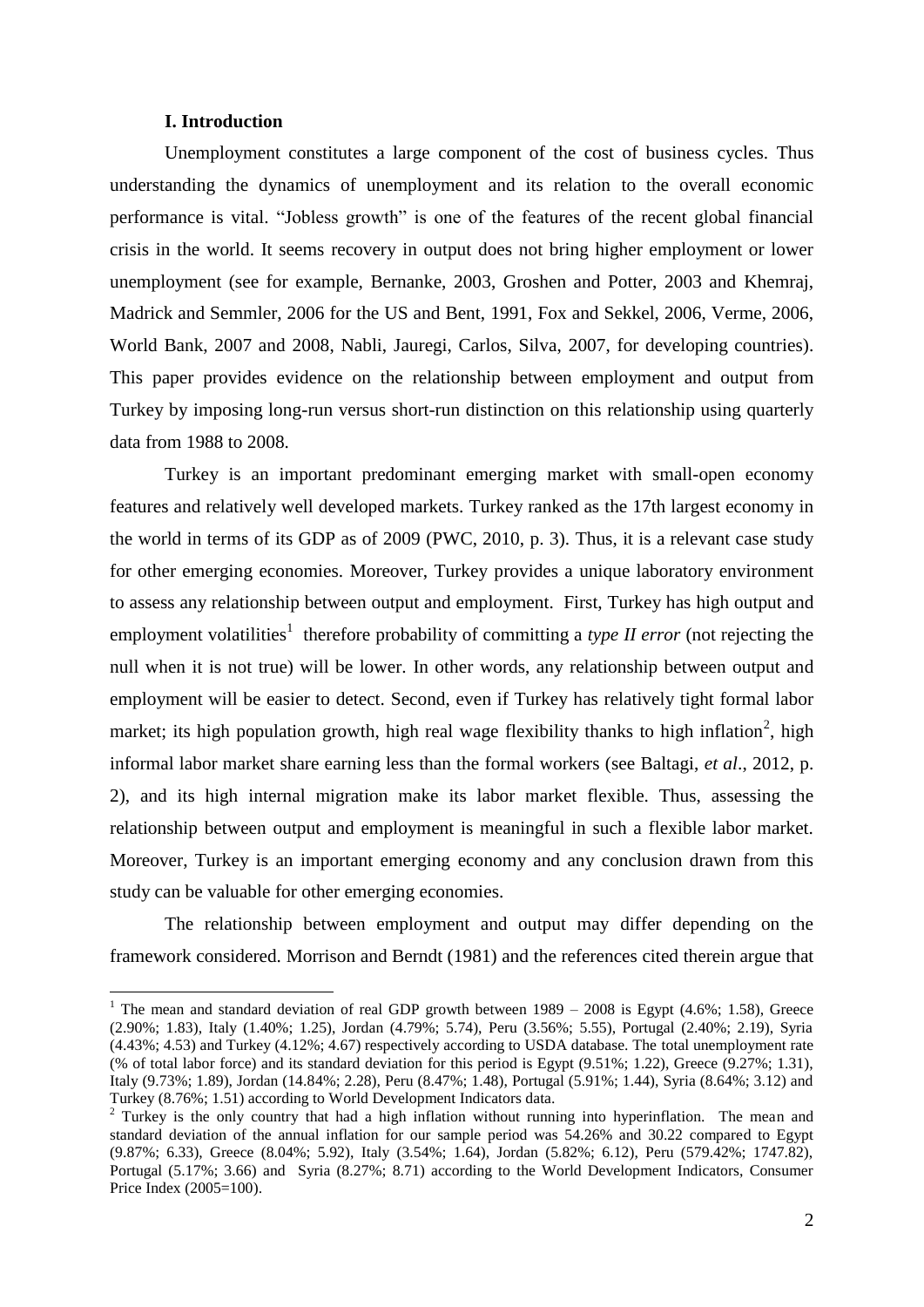the short-run output elasticity of demand is smaller than unity and is less than that of the longrun. There might be various reasons for this. First, higher aggregate demand may encourage firms to increase their production but, this increase may not lead to higher number of people worked (employment). It may only lead to an increase in the number of hours worked for each worker. This might be due to the fact that new workers need to be trained and oriented before engaging in production, and during the learning process the productivity of workers may likely to be lower. Therefore, firms may rely on the overtime work rather than to increase employment in the short-run. Once this increase in aggregate demand is perceived permanent, then the firms may increase the number of workers in order to increase production and bear the cost of new employment. Conversely, firms may not lay off workers as the aggregate demand decreases because decreasing employment may be costly due to firing costs as the economy falls into a slump. Firms may decrease over time work, but not decrease number of workers if the aggregate demand decrease is perceived temporary, but they may decrease employment if the decrease in aggregate demand is perceived permanent.

Second, the effects of the shocks to the labor market may die out later than the effects of the shocks to the output in the short-run because of the rigidities in the labor market. The elimination of the difference between actual and long-run employment rate may take more time than the elimination of the output gap as mentioned in Layard, Nickell and Jackman (1991, p. 77). Labor market movements are smaller than the movements in the goods market and the changes in output are accompanied by smaller changes in employment. Therefore, the problem of creating employment may be structural in the economy and the employment generation ability of the supply side of the economy may be weaker in the short-run. However, in the long-run, goods and labor markets nearly clear with long-memory and an interaction emerges between two markets.<sup>3</sup>

On the other hand, a possible relation between employment and output may not be the same across different sectors of the economic activity. Sawtelle (2007) argues that the employment elasticities among five sectors that she considers for the US economy are different. Berman and Pfleeger (1997), Echevarria (1997), Bhalotra (1998), Bhorat and Hodge (1999), Goodman (2001), Dasgupta and Singh (2005), Tregenna (2008) also argue that the employment generation in response to the aggregate supply shocks across the sectors of the economy might be different. The reason for this can be the cyclical behavior of the sectors,

1

 $3$  Wilson (1960) and Brechling (1965) elaborate similar issues as early as 1960s.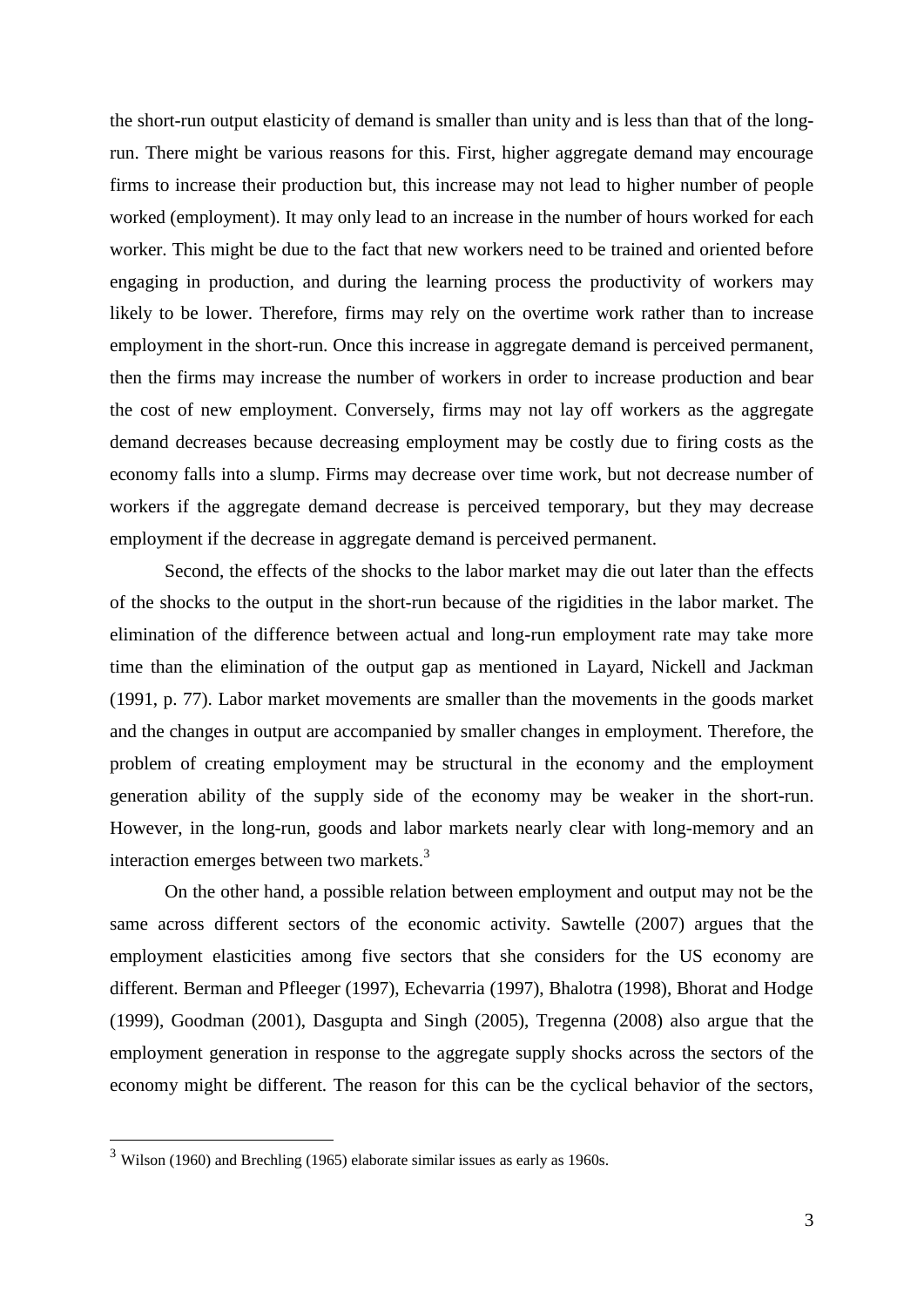deregulation of the industry and trade, purchasing postpones of the firms, different wages, productivity differences, different employment multipliers, different labor or technological intensities and inter-sectoral outsourcing of each sector.

The purpose of this paper is two-folds. The paper first examines the possible relationship between output and employment for the whole economy and next considers the employment in each sector and total output to assess the employment creation capacity of each sector to changes in total output. Two different time frames are used in carrying out this analysis: short-run versus long-run. In this analysis, we could use employment and the corresponding output in each sector. Unfortunately, output in each sector that matches the employment definition is not available for the country that we study - Turkey. However, using the employment in each sector in relation to the total output allows us to assess an important question regarding how the total employment and the sectoral employments react to the changes in aggregate demand.

There are several studies that investigate the possible relationship between output and employment (or unemployment). One of the earliest studies that investigate the relationship between output and employment disaggregated by sector is by Madden and Tuckewell (1975). They consider various sectors in the Australian industry and claim that in most of these sectors, the short-run fluctuations in sectoral and total output have no relation to the fluctuations in sectoral and aggregate employment. Wah (1997) investigates the employment effects of output and technological progress in the Malaysian manufacturing sector. He claims that the domestic demand and export expansion improve the total industrial employment creation. Lewis-Wren (1986) investigates the effect of expected output on UK manufacturing employment and finds significantly positive effect of output expectations on employment. Smyth (1986) studies the cyclical effects of output changes on manufacturing employment in the US. He differentiates between the employment of production and non-production workers and finds that his adjustment speed model works for production worker where the cost of increasing employment is higher if unemployment rate is lower. Pehkonen (2000) investigates the effect of cyclical total output growth on total employment and unemployment in Finland and observes a stable relation. According to his study, the effect of the changes in the rate of total output growth on total employment takes a considerable lag.

There are several papers analyzing the effect of output on employment in Turkey. For instance, Akçoraoğlu (2010) investigate the long-run relationship between employment and the real GDP using Johansen cointegration and Engle-Granger cointegration methods. The dynamic error correction model, he employs results in a short-run relationship with lagging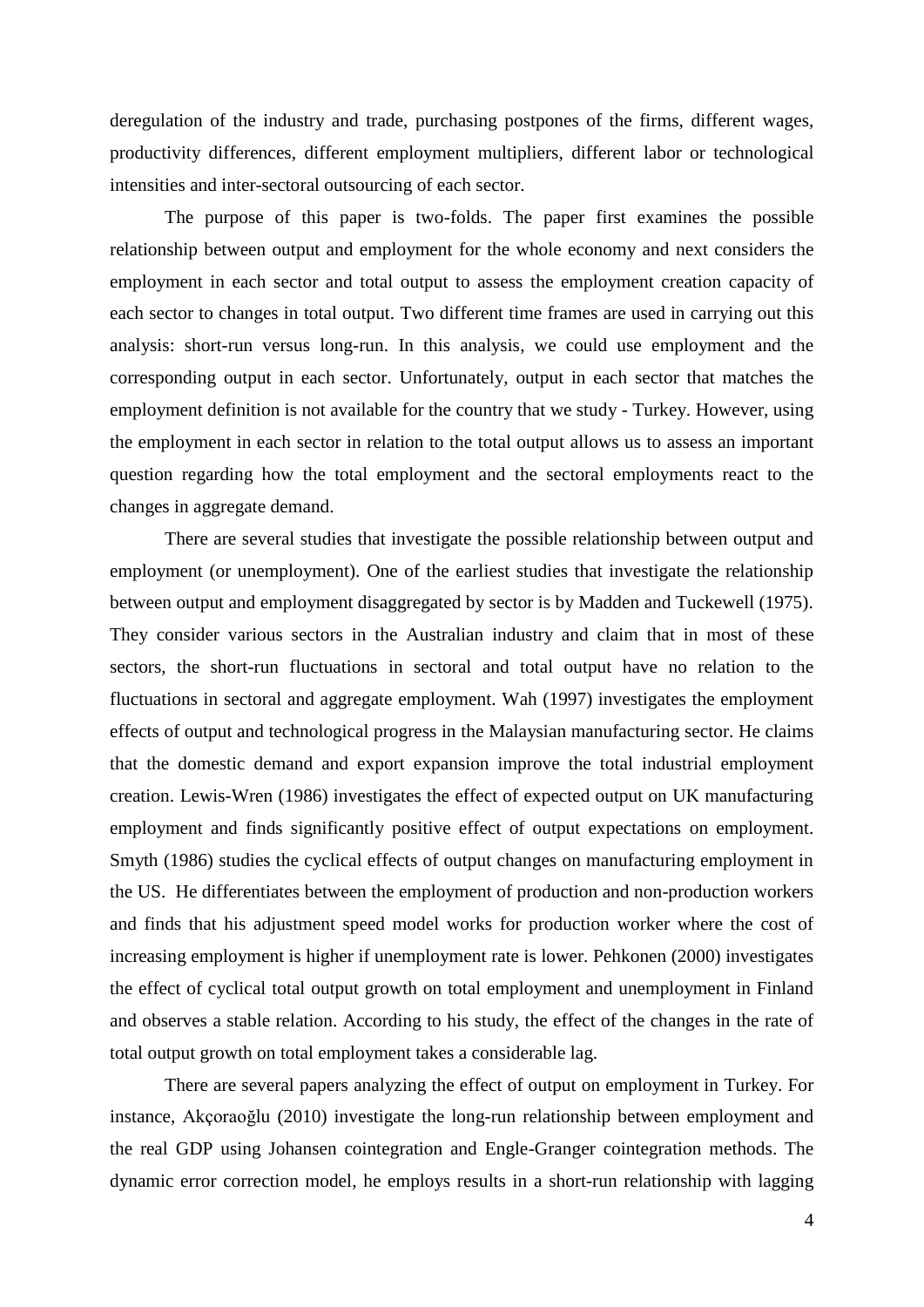negative effect of real GDP on employment. He also finds bi-causality between real GDP and employment. Aydıner-Avşar and Onaran (2010) find a positive long-run effect of total manufacturing industry output on employment in Turkey. It is interesting that this effect is lower for the high and medium skilled workers compared to low skilled workers. Akan, Arslan, Karatay and Druica (2008) benefit from the causality analysis and claim that the economic growth does not affect the employment rate in Turkey. However, they do not reject the reverse hypothesis. Tatoğlu (2011) finds a long-run and short-run relationship between unemployment and output which varies among the countries including Turkey. There are also papers emphasizing the issue of jobless growth and the low employment creation capacity of the Turkish economy such as Telli *et al.* (2006) and Yeldan (2010). Some of the papers consider the asymmetric relationship between output and the employment market. Tiryaki and Özkan (2011) and Tarı and Abasız (2010) investigate the asymmetric case for the Okun's law for Turkey. The sectoral analysis of employment for the Turkish economy was also considered by several authors. Berument, Dogan and Tansel (2008) claim that the responses of the sectoral unemployment rates are not the same and they depend on the type of shocks. Günçavdı, Küçükçiftçi and Mckay (2004) using input-output tables show that the openness in trade of the intermediate goods creates a demand for the workers in Turkish economy.

The main contribution of this paper is analyzing the possible relationship between employment and output by distinguishing its long-run versus short-run nature. The possible relationship is investigated by employing seasonal integration, cointegration and errorcorrection models. We initially consider the relationship between output and unemployment as inspired by the works of Okun (1962, 1970). Okun's law postulates that the fall of about three percent in the growth rate of real gross national product leads to one percent increase in the unemployment rate. This specifies the cost of unemployment in terms of output. This proposition is empirically verified by several studies such as by Hamada and Kurosaka (1984) in Japan, Kaufman (1988) in the US, Canada, Japan, UK, Sweden, and Germany, Blanchard (1989), Prachowny (1993), Weber (1997), Freeman (2000), Cuaresma (2003), Holmes and Silverstone (2006) in the US, Moosa (1997) in G7 countries, Attfield and Silverstone (1998) in UK, Sögner (2001) in Austria, Sögner and Stiassny (2002) in 15 OECD countries and Villaverde and Maza (2009) in Spain.

In our investigation we failed to find a statistically significant relationship between output and unemployment in Turkey<sup>4</sup>. We believe that this failure is due to the nature of the

1

<sup>&</sup>lt;sup>4</sup> The level of significance is at the 5% unless otherwise stated.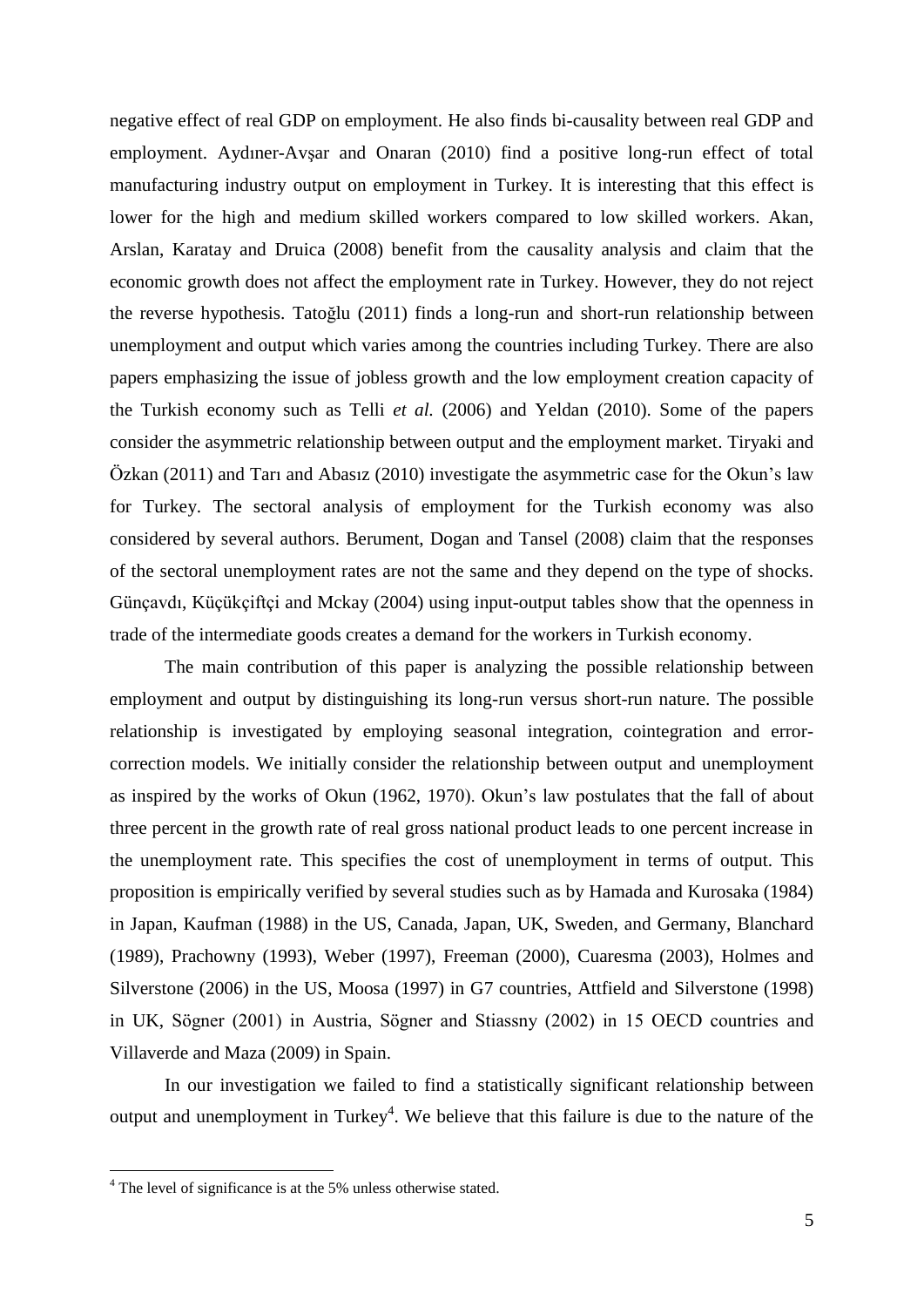data used on which we elaborate in the data section. We then switched to specifying a model whereby the activities in the labor market as measured by the employment rate is related to the activities in the goods market as measured by the aggregate output. A number of authors such as Akerlof and Shiller (2009, p.2) point out that when evaluating the labor market, it may be more meaningful to use the employment rates rather than the unemployment rates. Similarly, in the case of Turkey, it is argued that the unemployment rate and the employment rate are not the mirror images of each other as indicators of the labor market conditions. Employment rate may better reflect the slack or the boom in the labor market than the unemployment rate in Turkey (World Bank, 2006, p. 13). Accordingly, we focus on the employment rate rather than the unemployment rate in the analysis in this paper. We first investigate the effect of an increase the aggregate output on the aggregate employment rate. Next, we investigate the effect of the same increase on the employment rates in the various sectors of economic activity.

The focus of this paper is a twenty year period of economic expansion in the Turkish economy although with periods of volatility. During the period of study from 1988 to 2008 the real GDP increased by 4 percent while the total employment grew by 1 percent annually. There had been several major economic and financial shocks since the year 1988. The first negative shock to the economy occurred in 1991 and was due to the Gulf War. The second crisis occurred in 1994 when GDP dropped by about 6 percent along with a devaluation of the Turkish Lira by 70 percent against the US dollar. The third crisis occurred in 1999 and was due to both the two major earthquakes in the industrial heartland of the country and the aftermath of the Russian crisis. The fourth crisis occurred during 2000-2001. The per capita GDP declined by 9.6 percent in 2001 but recovered quickly with an 8 percent increase in 2002 and with subsequent high growth rates. However, the unemployment increased during the last crisis and remained high in spite of the subsequent high rates of output growth. This is referred to as "jobless growth" phenomenon. Finally, the Turkish economy is affected by the global economic crisis. The effect of the global crisis was felt starting in the second quarter of 2008. The GDP growth rate declined to 2.6% and to 0.9% in the second and third quarters of 2008 respectively. The GDP declined by 7% in the last quarter of 2008. The annual growth rate averaged to only 0.7% in 2008. The effect of the global crisis was most severe in 2009 when GDP declined by 4.7%. The economy recovered in 2010 with growth rates reaching to about 10-11 percent in the first two quarters of 2010. The total and non-agricultural unemployment rates were very high in 2009 but returned to the *pre*-crisis levels in 2010. Recently the topic of jobless growth has been an important concern in the US (Bailey and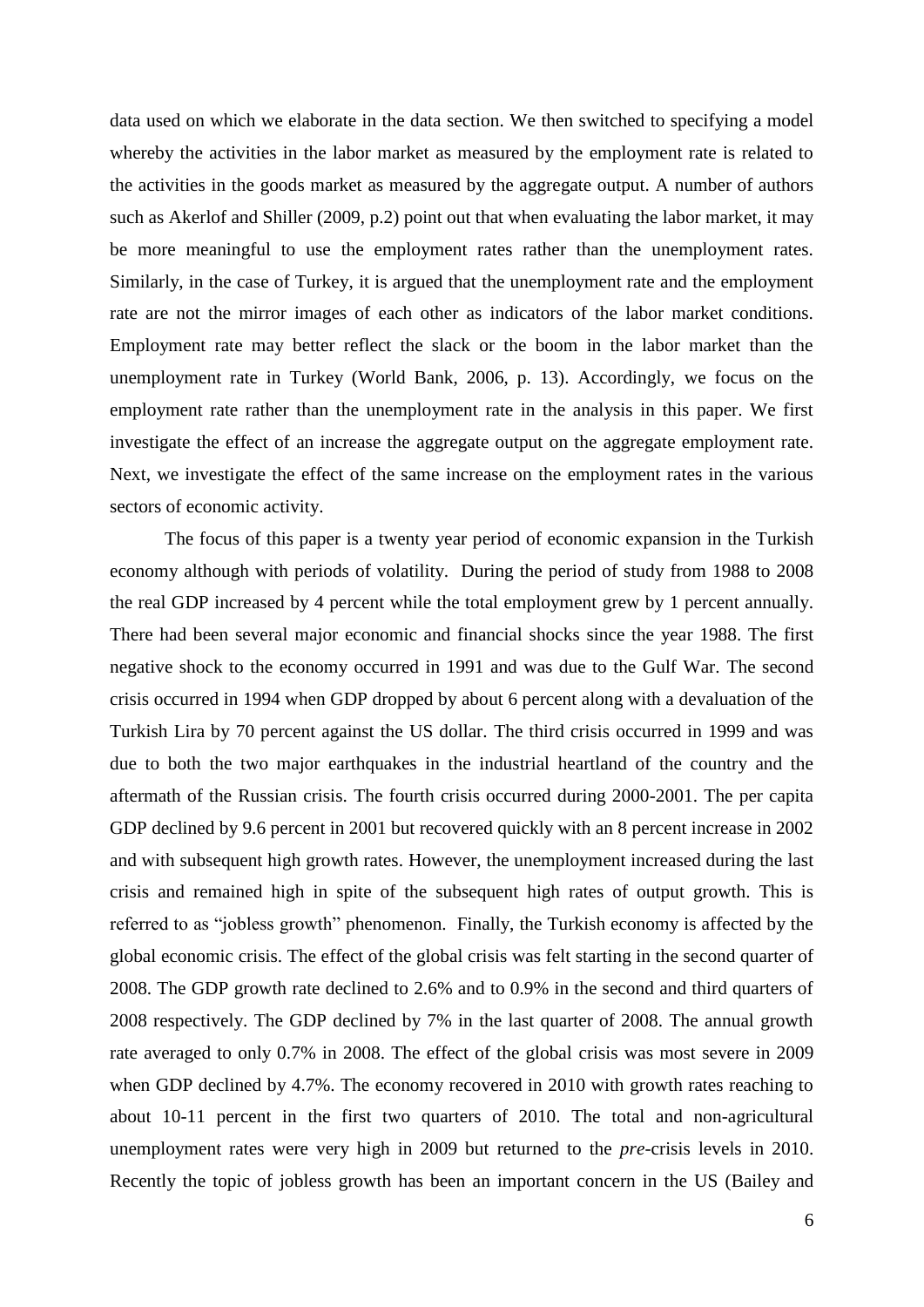Lawrence, 2004) and other developed countries. In this paper, we also provide an insight to the "jobless growth" phenomenon experienced in the Turkish economy by examining the responsiveness of the aggregate and sectoral employment to aggregate demand as proxied by aggregate output.

There are some surprising, as well as expected, interesting results in this paper. First of all, we fail to find a long-run relationship between aggregate output and total employment. The long-run relationship exists for the aggregate output and non-agricultural employment and for the aggregate output and sectoral employment levels for seven of the nine sectors that we consider. Second, a further investigation of the aggregate output and employment within a short-run perspective reveals the following. There is no statistically significant short run relationship between aggregate output on the one hand and total employment on the other. Further, aggregate output is not related to the non-agricultural employment and to the eight out of the nine sectoral employments that we consider. Our results provide an insight to the "jobless growth" phenomenon. Agriculture and construction are the two sectors that do not show a neither long run or a short run relationship to total output, displaying the "jobless growth" characteristics. Further, we find statistically significant short-run relationships only for the wholesale and retail trade sectors. Therefore, all but the wholesale and retail trade sectors exhibit "jobless-growth" characteristics in the short-run.

This paper is structured and laid out as follows. Section 2 introduces the data utilized in this paper and notes their sources. The methodology employed in the analysis is presented in Section 3. Section 4 presents and discusses the estimation results. Concluding remarks appear in Section 5.

## **II. Data**

The data used in this study are taken from the Central Bank Republic of Turkey (CBRT) electronic data delivery system (EDDS). It is quarterly data pertaining to the period 1988Q4 -2008Q4. Using the quarterly data has two advantages. First, the quarterly data rather than the monthly data increases the probability of indicating a relation between output and employment as indicated, for example, by Wilson (1960) because "the shorter the run, the less stable is the output-employment relationship." So the short-run is marked by the adjustment processes and extracting the signal from the quarterly data may be easier. Second, by using the quarterly data rather than the annual, it is possible to increase the number of observations and we may detect richer array of integration with quarterly data when we use the seasonal cointegration method. Real Gross Domestic Product (GDP) is used as a measure of output. It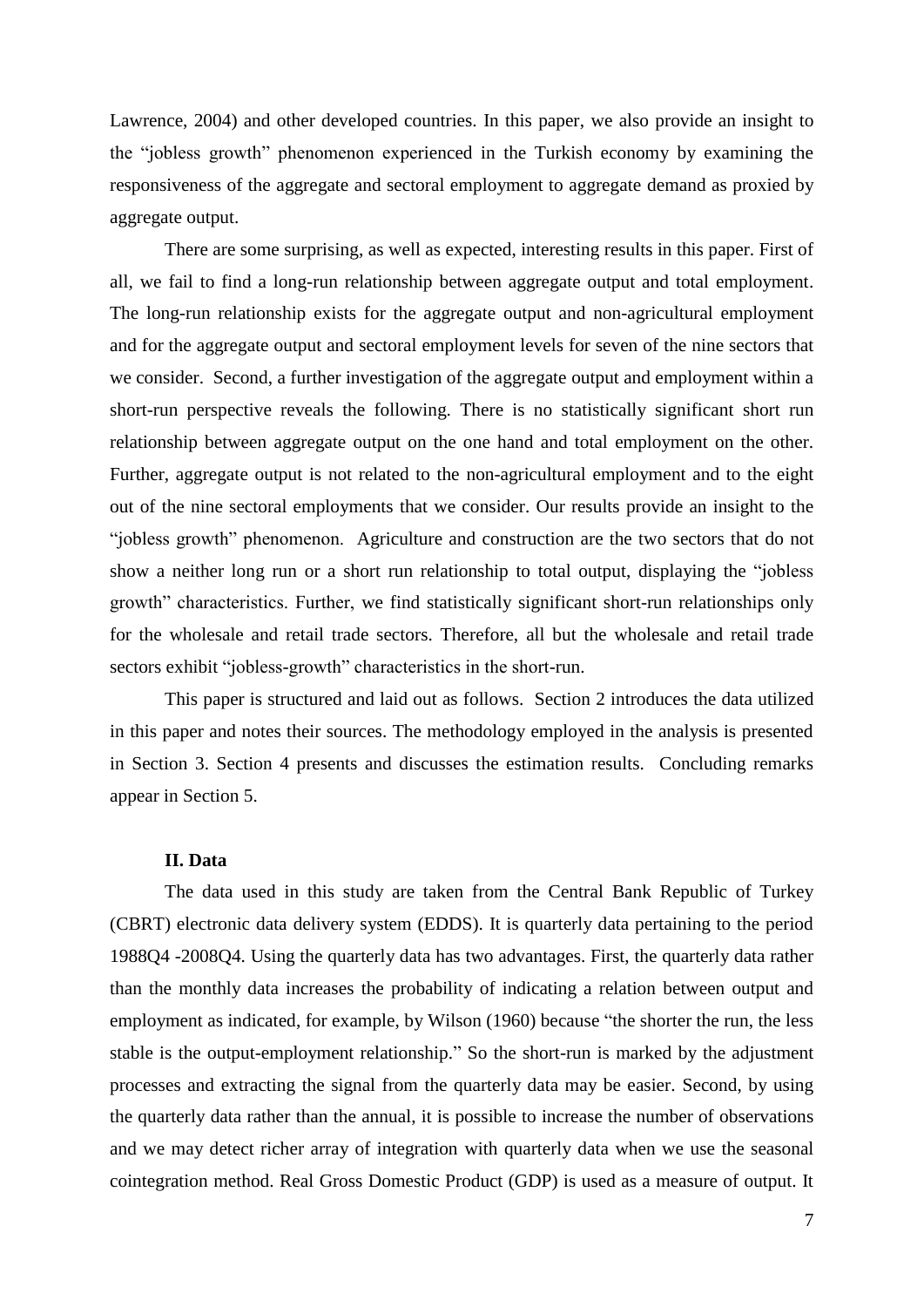is measured in terms of Turkish Liras (TL) in 1987 prices and computed by using the expenditure approach. After 2007Q4 there was a change in the methodology of computation of GDP. For the period after this date we imputed the data by taking quarterly percentage changes in order to preserve conformity with the data of the previous period.

Employment data is also taken from the Electronic Data Delivery System (EDDS) of the CBRT. Turkish Statistical Institute (TurkStat) had published labor market data based on Household Labor Force Surveys which had been conducted semiannually during the years from 1988 to 1999. The employment data consists of the number of people rather than the number of working hours. After 2000 these surveys are conducted quarterly. We transformed the semiannual data of the *pre-*2000 period to the quarterly data by using the methodology of Chow and Lin (1971) in order to use the quarterly data for the entire period of analysis. Same methodology is applied both to the total employment data and to the employment data disaggregated by the sectors of main economic activity. The nine sectors of economic activity considered in this paper are listed and described in Appendix Table A1. All variables are used in their logarithms in the analyses.

## **III. Methodology**

1

We first analyze the possibility of seasonal integration following Hylleberg, Engle, Granger and Yoo (HEGY, 1990) and Hamori and Tokihisa (2001) which is applicable to quarterly data.<sup>5</sup>

Assume that the string  $\{x_t\}$ ,  $t = 1, 2, ..., T$ , is transformed into four parts for capturing seasonal behavior of the data<sup>6</sup>. Therefore equations  $(1)$  through  $(4)$  are the observed series adjusted for the seasonal unit roots at  $\theta = 0$ ,  $\pi$ ,  $(\pi/2$  and  $3\pi/2)$  frequencies where *B* is defined as a lag operator<sup>7</sup>:

$$
x_{1,t} = (1+B)(1+B^2)x_t = (1+B+B^2+B^3)x_t
$$
\n(1)

The second string is observed series adjusted for the unit roots at  $\theta = 0$ ,  $\pi/2$ ,  $\pi$ ,  $3\pi/2$ :

$$
x_{2,t} = -(1 - B)(1 + B^2) x_t = -(1 - B + B^2 - B^3) x_t
$$
 (2)

<sup>&</sup>lt;sup>5</sup> In this paper we investigate both the short and the long-run dynamics. The Engle-Granger cointegration methodology allows us to do so. However, the Johansen multi-equation cointegration methodology uses the rank of the matrices to judge for a long-run relationship and does not permit us to observe any uniquely identified short run dynamics within a multi-equation framework.

 $6$  Hylleberg, Engle, Granger and Yoo (1990) claim that when the economic data contain substantial seasonality then there is a high possibility that there can be unit roots at other frequencies such as the seasons besides the annual frequency.

<sup>&</sup>lt;sup>7</sup> Note that,  $\pi$  refers to the six-month-cycle when we consider it with a unit circle.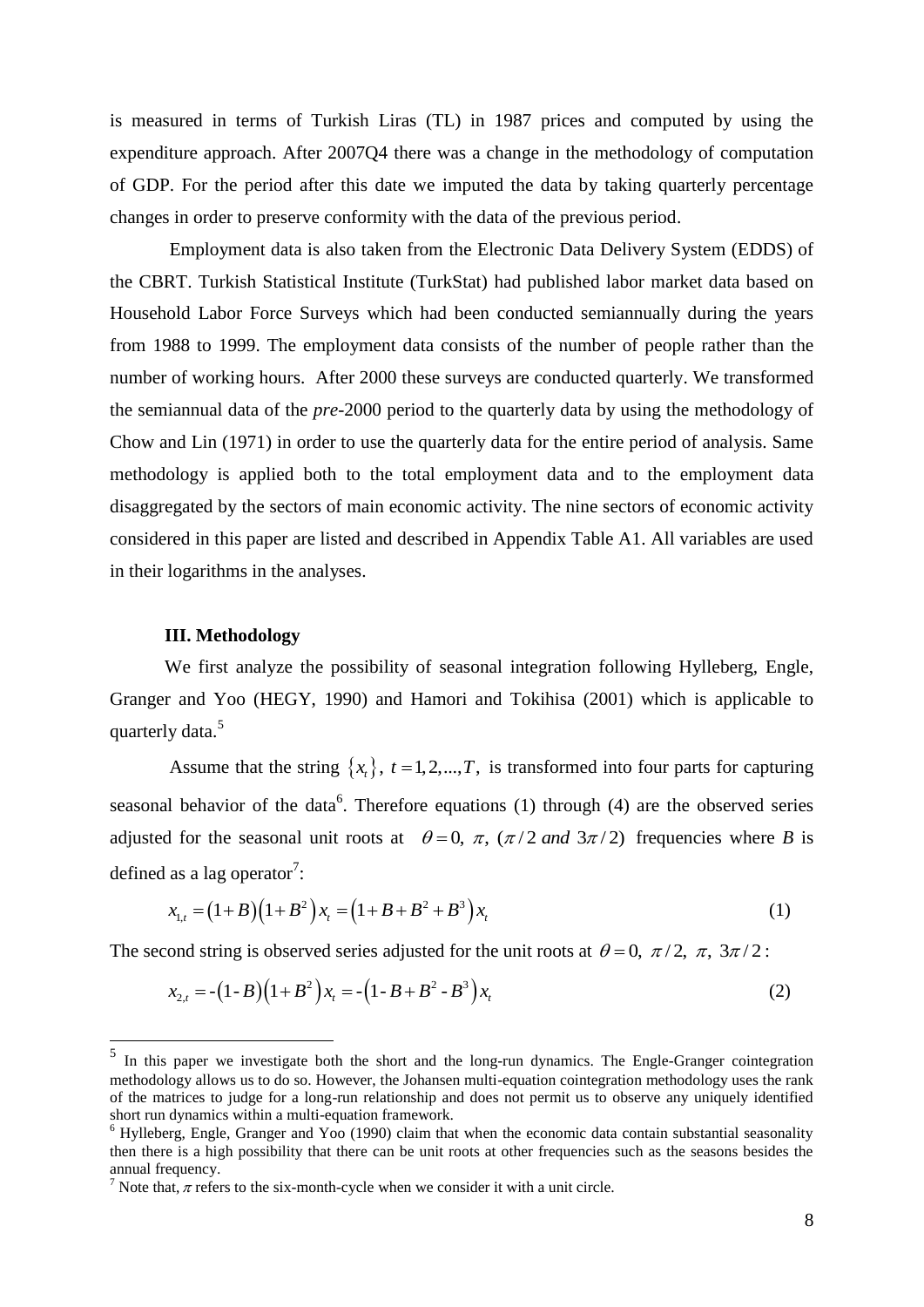The third string is observed series adjusted for the unit roots at  $\theta = 0, \pi$ :

$$
x_{3,t} = -\left(1 - B^2\right)x_t\tag{3}
$$

And the fourth one is defined by the equation (4):

$$
x_{4,t} = -\left(1 - B^4\right)x_t\tag{4}
$$

An auxiliary regression is utilized to the effects of first three series on the fourth sequence so we estimate the equation (5) to obtain HEGY unit root statistics for different frequencies:

$$
x_{4,t} = C + \Lambda_1 x_{1,t-1} + \Lambda_2 x_{2,t-1} + \Lambda_3 x_{3,t-1} + \Lambda_4 x_{3,t-2} + \sum_{i=1}^{p} \phi_i x_{4,t-i} + e_t
$$
 (5)

Deterministic parts of the equation  $(5)$  are expressed by the parameter  $C$  which has four possible differentiated cases: {Intercept (*I*)}, {Intercept (*I*), Seasonal Dummies (*SD*)}, {Intercept (*I*), Trend (*Tr*)}, {Intercept (*I*), Seasonal Dummies (*SD*), Trend (*Tr*)}. The significances of the parameters  $\Lambda_1$  through  $\Lambda_4$  are tested by the *t*- and *F*- statistics. If the Ordinary Least Square (OLS) estimate results for  $\Lambda$ <sub>1</sub> is equal to zero, then we may claim that there is a non-seasonal unit root. If  $\Lambda_2$  is equal to zero then there is one seasonal unit root. If the last two parameters are both equal to zero, which is tested by *F*-statistics, we then claim that there is a conjugate pair of complex unit roots.

#### **IV. Empirical Evidence**

## *IV.a. Aggregate Employment and Output*

The unit root tests for the aggregate output and total employment variables in their logarithms are performed and the test statistics are reported in Table 1. Since the production and employment in the agricultural sector depend on various periodic elements and shocks such as rain fall, weather conditions, yield levels and government supports (see, for example, Şahin, Akdi and Arslan, 2007, Şahin, 2008, Dudu and Çakmak, 2011), we also report the results with non-agricultural employment by excluding the agricultural employment. The auxiliary regressions are run with (a) an intercept term, (b) an intercept term and seasonal dummies (c) an intercept term and a time trend (d) an intercept term, seasonal dummies and a time trend. We considered lag orders of four, six and eight in equation (5) for the robustness of our test results. The table suggests that all three series have unit roots at zero frequency. The unit roots can be rejected in the output series at  $\pi$ ,  $\pi/2$  and  $3\pi/2$  frequencies, and in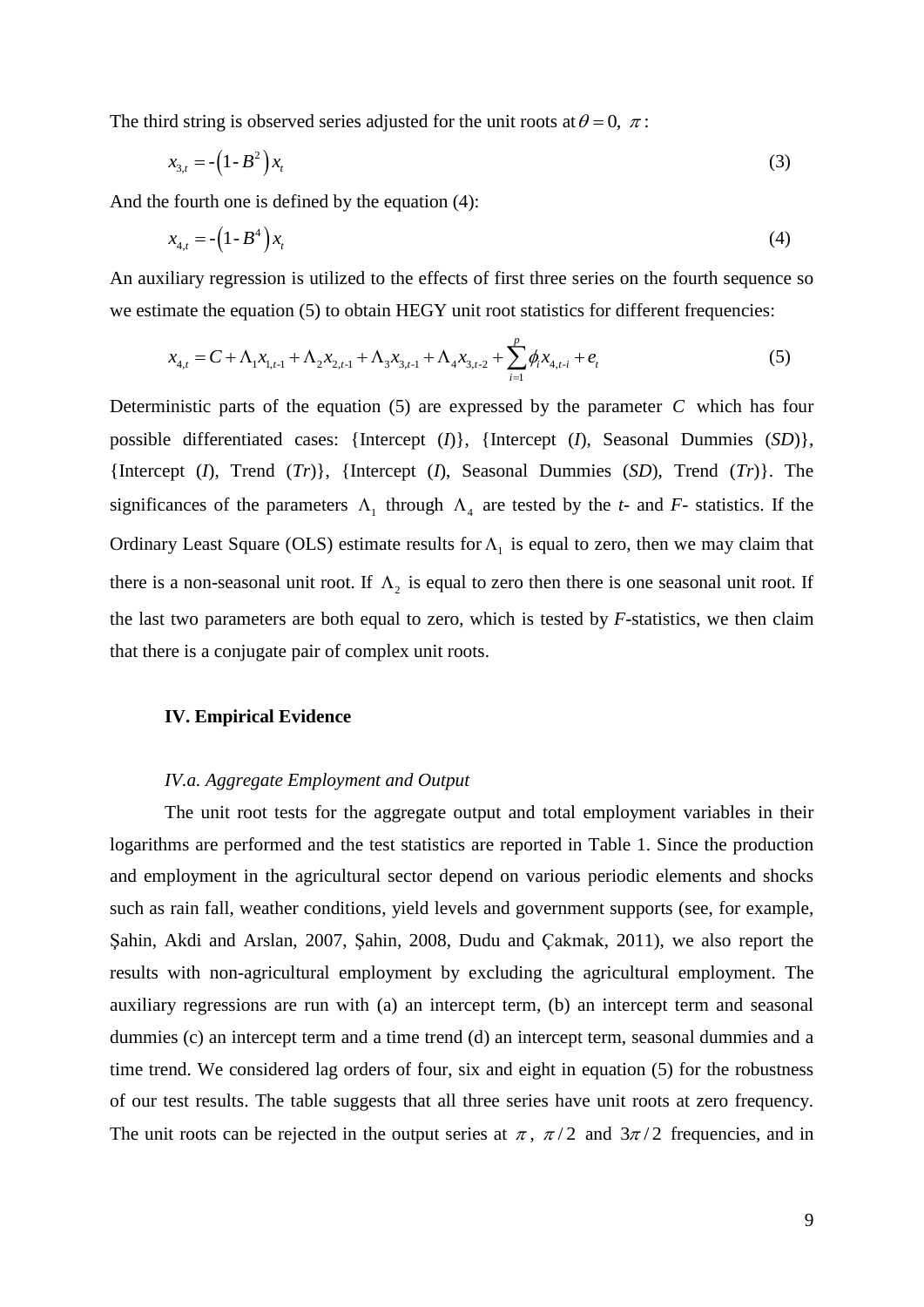the non-agricultural employment series at  $\pi$  frequency. However, the aggregate employment series has a unit root at all the frequencies that we consider.

## < Insert Table 1 here>

Next, we carried out the residual based cointegration test developed by Engle, Granger, Hylleberg and Lee (1993). For the zero frequency case equation (6) is estimated:

$$
(1+B+B^2+B^3) \text{ employment}_t = C + \beta_1 \left[ \left( 1+B+B^2+B^3 \right) y_t \right] + u_t \tag{6}
$$

*C* is the deterministic part of the equation consisting of constant, three seasonal dummies and the intercept dummy for 2005:01-2008:4. We include the intercept dummy in order to account for the change in the calculation method of GDP in 2005. Here, we specified the same deterministic term for all types of cointegrating regressions.  $u_t$  is the residual of the cointegrating equation. Equation (7) is the auxiliary regression of  $\Delta u_t$  on its lagged values:

$$
\Delta u_t = \tau_1 u_{t-1} + \sum_{i=1}^{\rho} \psi_i \Delta u_{t-i} + \varepsilon_{1,t} \tag{7}
$$

We utilized four lags in the equation (7). Similar to the Augmented Dickey Fuller unit root test, we make inference on the estimated coefficient of  $u_{t-1}$ . If we reject the null of unit root, we claim that in the long-run, there is a cointegration between output and employment. The critical values of the coefficient for  $u_{t-1}$  are obtained from Engle and Granger (1987). We use the same procedure for other frequencies at  $\pi$ ,  $\pi/2$  and  $3\pi/2$ .

For biannual  $(\pi)$  frequency, the following equation is estimated:

$$
-\left(1-B+B^2-B^3\right)\text{emptyment}_t = C + \beta_2 \left[-\left(1-B+B^2-B^3\right)y_t\right] + v_t \tag{8}
$$

Then, the auxiliary regression is specified as:

$$
v_{t} + v_{t-1} = \tau_{2}(-v_{t-1}) + \sum_{i=1}^{p} \Gamma_{i} \left( v_{t-i} + v_{t-1-i} \right) + \varepsilon_{2,t}
$$
\n(9)

In equation (9) we test the null of unit root by the coefficient  $\tau_2$ . The null hypothesis of no cointegration at frequencies ( $\pi/2$ ), ( $3\pi/2$ ) are tested by the cointegrating equation (10) and auxiliary regression (11).

$$
-\left(1-B^2\right)\text{emptyment}_t = C + \beta_3 \left[-\left(1-B^2\right)y_t\right] + \beta_4 \left[-\left(1-B^2\right)y_t\right]_{t=1} w_t \tag{10}
$$

$$
w_{t} + w_{t-2} = \tau_{3}(-w_{t-2}) + \tau_{4}(-w_{t-1}) + \sum_{i}^{\rho} \lambda_{i} \left(w_{t-i} + w_{t-2-i}\right) + \varepsilon_{3,t}
$$
\n(11)

10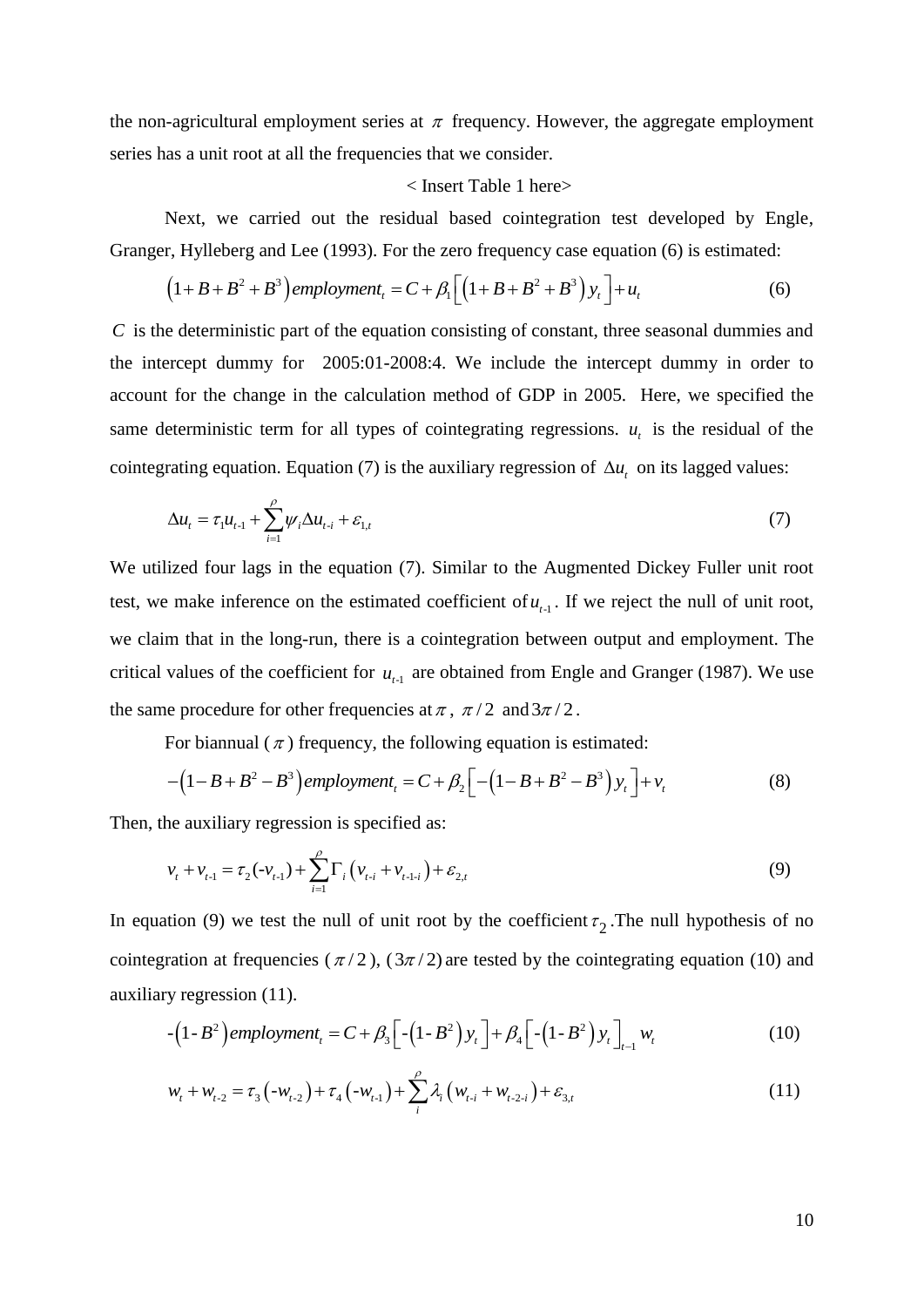We test the null of unit root in the residuals by using the joint F-statistics. If  $\tau_3 \neq \tau_4$ , then we reject the conjugate pair of complex unit roots and claim that there is cointegration between the variables aggregate output and total employment.

## <Insert Table 2 here>

Table 2 reports the test statistics for the cointegration tests at the 0,  $\pi$ ,  $\pi/2$  and  $3\pi/2$ frequencies. Panel A reports the statistics for the aggregate output-total employment and Panel B reports the same for the aggregate output-nonagricultural employment. Note that the estimated parameters are from equations (6), (8) and (10) and the test statistics are from equations (7), (9) and (11). The former equations are insensitive to different lag orders but the latter equations are not. Therefore, Table 2 reports the similar estimates of the parameters but for different values of the test statistics. These results suggest that there is no statistically significant cointegration relationship between aggregate output and total employment at the 1% and 5% significance levels at all of the frequencies. Therefore, we fail to find a statistically significant long-run relationship between aggregate output and total employment. This is not parallel with what is reported for other countries such as for China (He, Zhang and Zhang, 2009), Greece (Milas, 2000) and Scotland (Bell, 1981). However we cannot reject the null of no-cointegration for aggregate output and non-agriculture employment at  $\pi$  frequency at the 5% significance level. Thus, we find a long-run relationship between aggregate output and non-agricultural employment. This is parallel to the existing theoretical and empirical studies such as Shepherd and Dixon (2008). As for the differences between agricultural and non-agricultural employment, Kuznets (1973) claims that the non-agricultural employment increases as the economy develops. This transformational change in the economy is documented by Chenery and Syrquin (1975). The structural change from agricultural intense to non-agricultural intense economy is also verified by other empirical papers. Ateşoğlu (1993) claims that the Kaldor's law that suggests a high correlation between living standards and the share of resources devoted to the industrial activity is valid for the U.S. economy. Chletsos and Kollias (1997) report a long-run relationship between the non-agricultural sector output and employment for Greece. Upender (2011) calculates the output elasticities of the employment for several sectors and finds support for the positive relationship between the non-agricultural sector output and employment. Similar results for Turkey are found by Berument *et al*. (2009), Aydıner-Avşar, and Onaran (2010), Akçoraoğlu (2010), and Tatoğlu (2011). Thus our results on the non-agricultural sector are mostly parallel to the existing literature.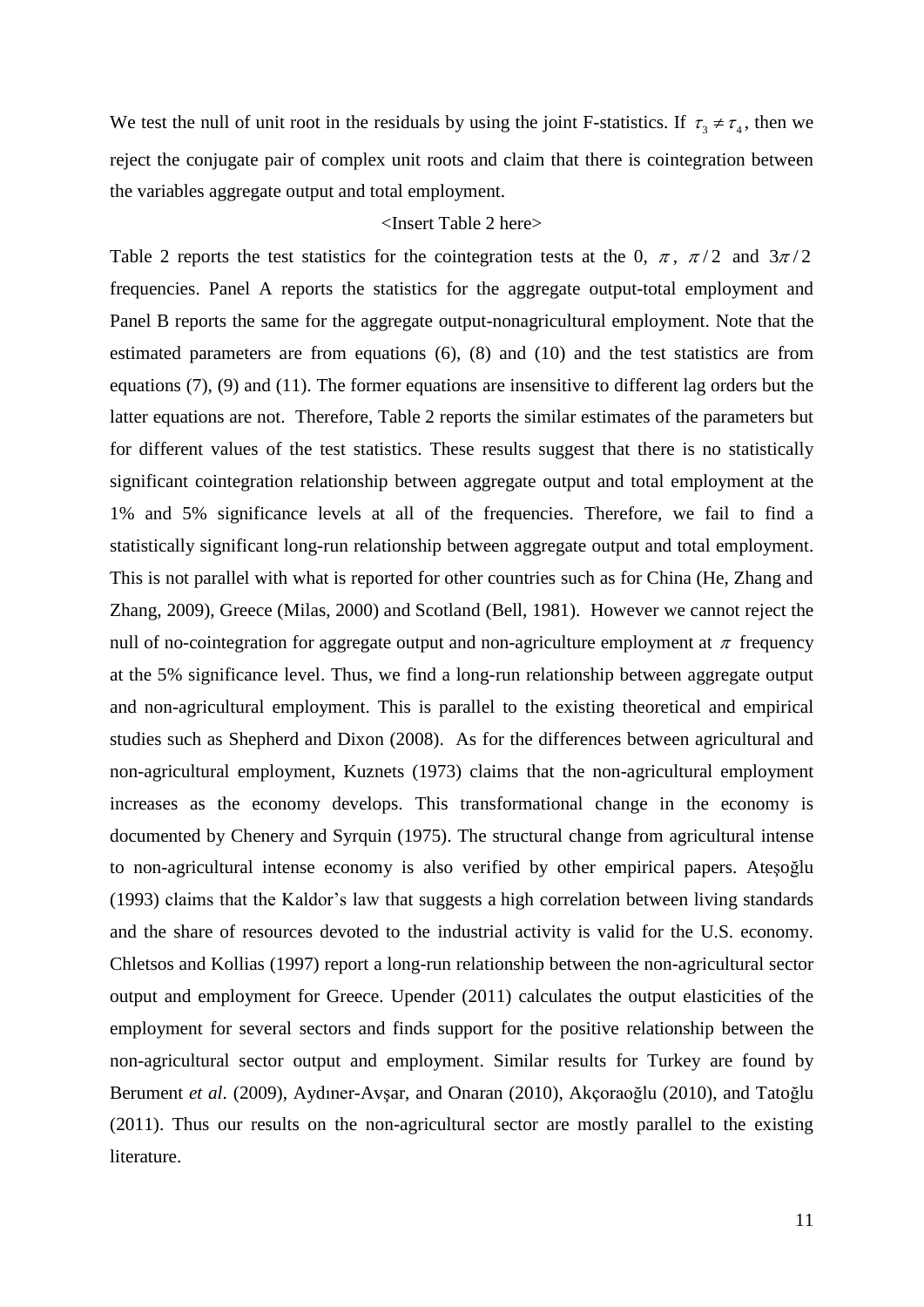#### *IV.b. Sectoral Employment and Output*

As a next step, we investigate the relationship between aggregate output and sectoral employment levels in each of the nine main sectors of economic activity. This investigation is warranted because as the aggregate demand increases, the sectors may differ in terms of their employment generation. The sectoral employment generation may differ for the following reasons. First of all, the sectors may differ in terms of their labor intensity. For example, agriculture, mining and construction sectors are more labor intensive than electricity, transportation and finance. For this reason, as the aggregate demand increases, employment generation might be higher in these labor intensive sectors than in the other sectors. Second, the increase in aggregate demand might be due to external factors outside of the domestic economy. For a small open economy such as Turkey, shocks may come from the rest of the world and export oriented manufacturing sectors may experience output and employment increases. Third, even if each sector has the same labor intensity and aggregate demand shocks hit the sectors in a uniform fashion, the qualifications of labor in each sector might be different. For example, increasing employment in agriculture as a result of an increase in demand for labor will be easier than in the finance sector. This is because of the fact that hiring new people in agriculture is easier since it involves hiring relatively abundant unqualified workers. Historically, because of the structural change and the migration from rural to urban areas, the agricultural employment diminished persistently. However, during the global crisis of 2008-2009 the declining trend in the agricultural employment is reversed. Gürsel and İmamoğlu (2011) claim that this increase in the share of agricultural employment in Turkey is due to the increasing world agricultural prices and diminishing non-agricultural job opportunities due to the global crisis. Fourth, the labor market in some of the sectors might be non-competitive. For example, the labor demand of family owned businesses may not be sensitive to the economic fluctuations or shocks. If family owned businesses are concentrated in sectors such as agriculture or construction, then change in aggregate demand may not change the employment in these sectors. For these reasons we repeat the analysis for each sector of economic activity separately.

Table 3 reports the HEGY seasonal unit root tests for each sector. The test statistics for  $t(\Lambda_1)$  suggest that we cannot reject the null hypothesis of unit root for Agriculture, Mining, Manufacturing, Construction, Wholesale trade, Transportation, Finance and Community Services. We can reject the null of unit root for Electricity when we have an Intercept {*I*}, and Intercept and Seasonal Dummies {*I, SD*}, but we cannot reject it when we have Intercept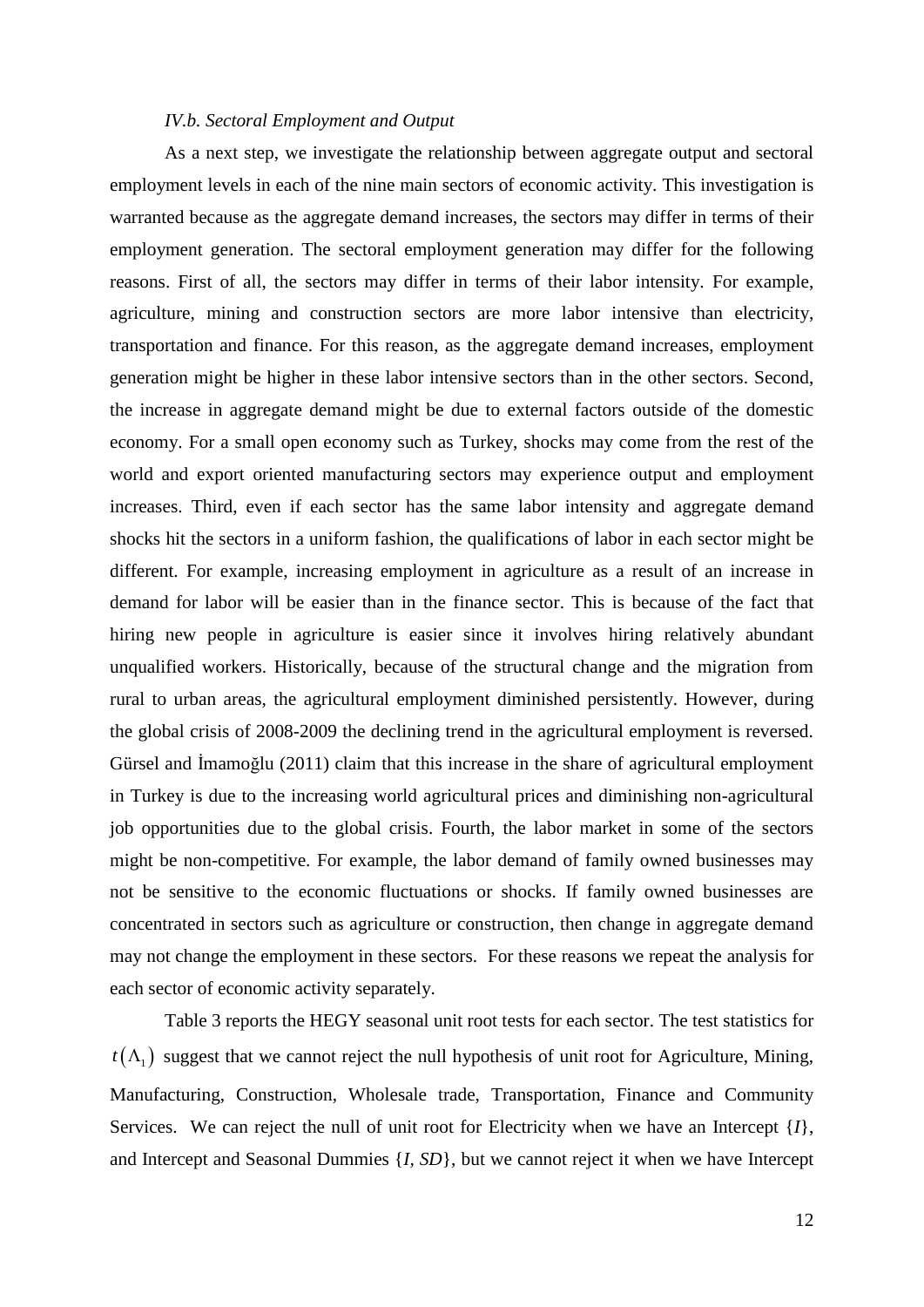and Trend {*I*, *Tr}* and Intercept, Seasonal Dummies and Trend {*I*, *SD* and *Tr*}. Therefore, we can safely assume that all of the sectoral employment series that we consider are nonstationary.<sup>8</sup>

## <insert Table 3 here>

We next investigate the cointegration relationship for the disaggregated data. Table 4 reports the cointegration test results for the aggregate output and the different sectoral employment variables. We find cointegration relations in the following sectors: Mining  $(\pi,$ for four lags), Manufacturing (0, for six lags;  $\pi/2 \& 3\pi/2$ , for four and six lags), Electricity, Gas and Water (0, for eight lags;  $\pi$ , for four lags;  $\pi/2 \& 3\pi/2$ , for four, six and eight lags), Wholesale and Retail Trade ( $\pi$ , for four, six and eight lags), Transportation, Communication and Storage  $(\pi/2 \& 3\pi/2)$ , for six lags), Finance, Insurance, Real Estate and Business Services ( $\pi$ , for four lags;  $\pi/2 \& 3\pi/2$ , for four, six and eight lags), Community, Social and Personal Services (0, for six lags;  $\pi/2 \& 3\pi/2$ , for four and six lags). Therefore, we may claim that when output increases, the employment in seven of the nine main sectors of economic activity also increase. The two sectors for which we could not find a long-run relationship between aggregate output and sectoral employment are agriculture and construction sectors. The differences in the responses of sectoral employment to the changes in output makes sense because economic shocks effect employment across different education background of the labor as well as across sectors differently (Berument *et al.*, 2006 and Berument *et al.*, 2009). Overall, Table 4 suggests a set of cointegration relationships between aggregate output and most of the sectoral employment. Thus, we can claim that there is a long run relationship between output and employment in seven of the nine sectors we considered at different frequencies. These results are mostly parallel with the existing literature that reports a longrun relationship between output and non-agricultural employment that we cited above. Asymmetric effect of output on employment is also well documented. For example, Basu and Foley (2011) consider the difference between service and non-service employments for the US. Palangkaraya and Yong (2011) consider various sectors across different productivity levels for Australia and He, Zhang and Zhang (2009) for China. Aydıner-Avşar and Onaran (2010) consider the effect income on employment for the high- and medium skilled sectors for Turkey. Thus, our results across the sectors are similar.

1

<sup>&</sup>lt;sup>8</sup> For completeness, we also perform conventional unit root tests of ADF, PP and KPSS for the sectoral employment series. These tests are reported in Table A-2 of the Appendix. Some of the test statistics reveal contradictory results. However, overall we can claim that these series are at best difference stationary.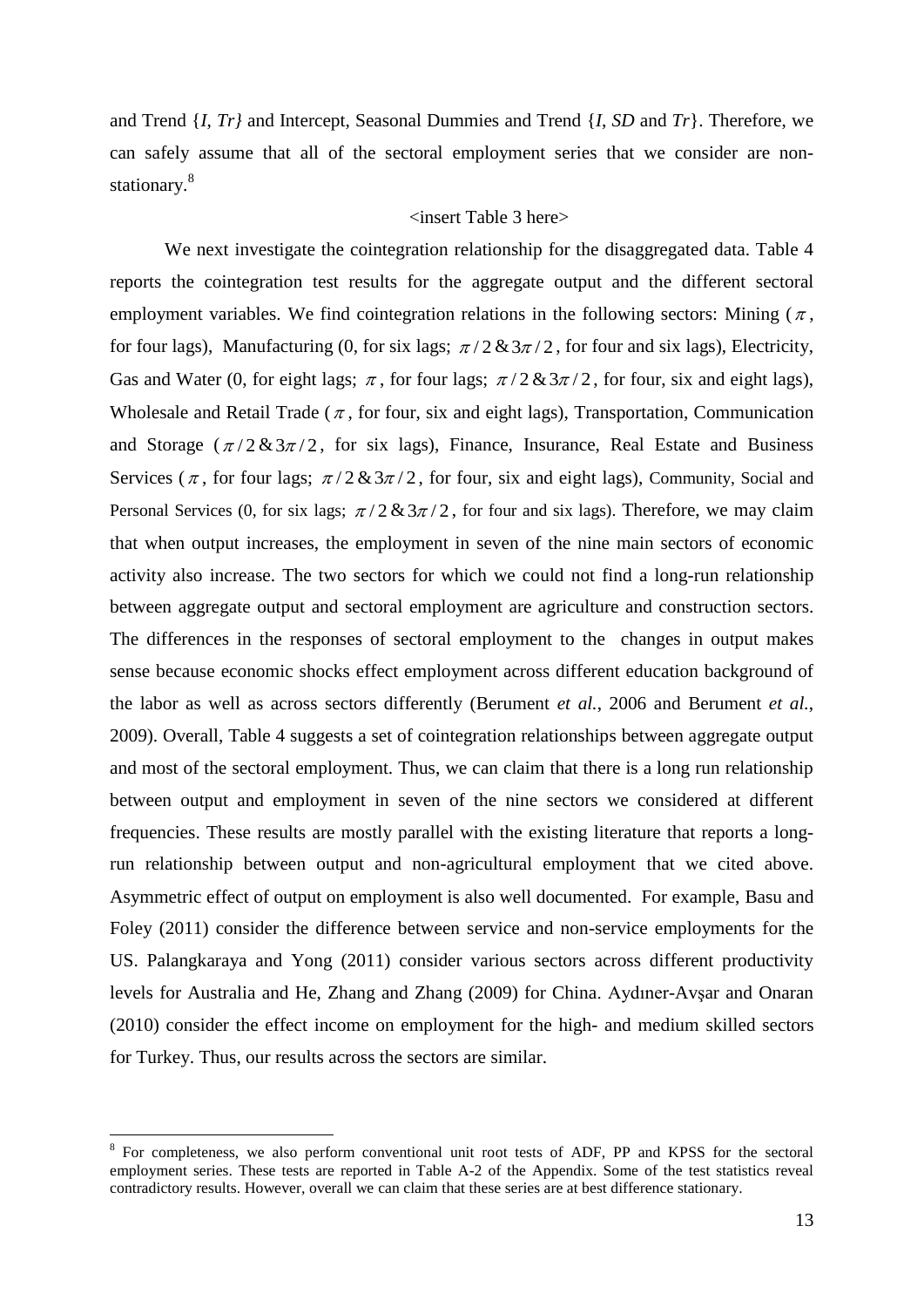## <insert Table 4 here>

At this point, we would like to comment on a few characteristics of the agriculture and construction sectors. Although the share of the agricultural sector in the total employment is relatively large, its contribution to the total GDP is not significant. Table A-2 in the Appendix shows that the employment share of agriculture in the total was about 47 percent in 1988. It has declined substantially during the past 20 years. It was about 27 percent in 2007. However, agriculture contributed only 10 percent to real GDP in 2007 which is down from 19 percent in 1988. Thus, agriculture is a declining sector both in terms of employment and in terms of its contribution to GDP. Employment in the agricultural sector in particular for women is in the form of unpaid family workers. Educational attainment of the labor force in agriculture is very low. About 84 percent of the labor force in agriculture has only primary schooling or less and 87 percent of the labor force is informally employed. Construction sector is a rather small sector both in terms of employment and its contribution to GDP. The share of construction sector in total employment did not change much over the past 20 years. It remained around six percent in 1988 and 2007. The relatively small contribution of this sector to real GDP was about seven percent in 1988 and declined to five percent in 2007. Work in the construction sector is labor intensive and seasonal. Human capital intensity is rather low where almost 60 percent of the employed has only primary schooling or less and 62 percent is informally employed.

The existence of the long-run relationship between aggregate output and employment in different sectors does not imply the existence of a short-run relationship. As we elaborated earlier, these two series may have a different dynamics in the long and the short-runs. Thus, next we assess if there is a short term relationship between aggregate output and the employment in the each of the different sectors. Following the methodology of Engle *et al.* (1993), we specify the following error correction model in equation (12):

$$
\Delta_{4}employment = \sum_{j=1}^{q} \delta_{j} \Delta_{4} y_{t-j} + \sum_{i=1}^{q} \beta_{i} \Delta_{4}employment_{t-j} + \gamma_{11}(employment_{1,t-1} - \alpha_{12} y_{1,t-1} - C)
$$
  
+ $\gamma_{12}(employment_{2,t-1} - \alpha_{22} y_{2,t-1} - C) - (\gamma_{13} + \gamma_{14} B)(employment_{3,t-2} - \alpha_{32} y_{3,t-2}$   
- $\alpha_{41}employment_{3,t-3} - \alpha_{42} y_{3,t-3} - C) + C + \varepsilon_{t}$  (12)

The estimated coefficients for the output differences  $(\delta_i)$  are for the short-run relationship. Among the error correction terms,  $\text{(employment}_{1,t-1} - \alpha_{12} y_{1,t-1} - C)$  is at 0 frequency,  $\text{(employment}_{2,t-1} - \alpha_{22} y_{2,t-1} - C)$  is at  $\pi$  frequency and  $employment_{3,t-2} - \alpha_{32} y_{3,t-2} - \alpha_{41} \neq employment_{3,t-3} - \alpha_{42} y_{3,t-3} - C$  is at the  $\pi/2$  and  $3\pi/2$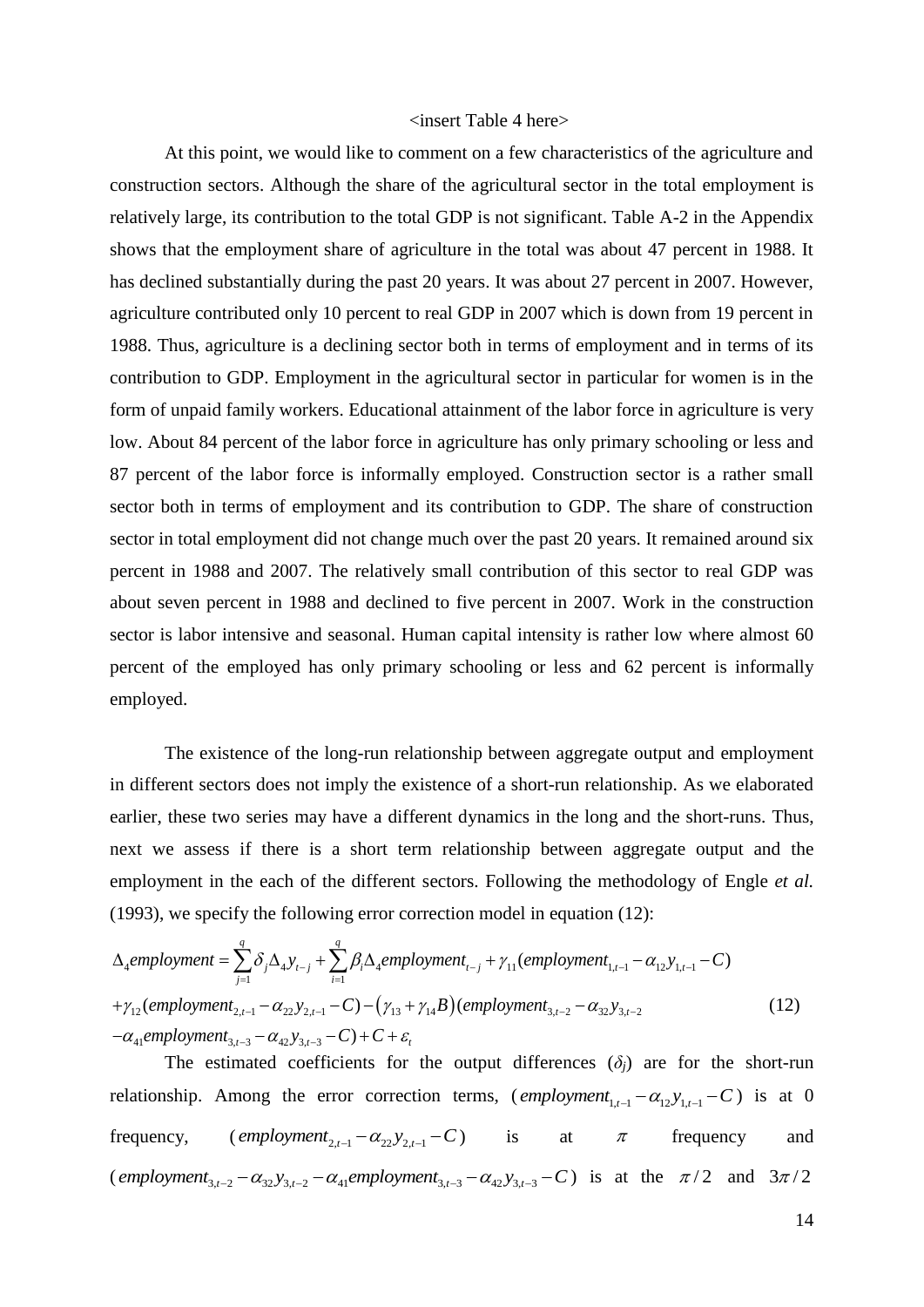frequencies. The estimates also include a constant term, seasonal dummies and the time trend. We include the error correction terms only if there is cointegration for a particular frequency. If there is no cointegration relationship at 0,  $\pi$ ,  $\pi/2$  and  $3\pi/2$  frequencies, then none of the error correction terms are included. The estimates for the total employment, the nonagricultural employment and the sectoral employments are reported in Table 5. The table suggests that there is no statistically significant short-run relationship between output and employment in any one of the sectors except in the wholesale and retail trade sector. Not finding a short-run relationship is meaningful for the following reasons. First of all, the OECD's Employment Protection Index is the highest for Turkey out of the 40 countries that the study considers for the year 2008 (OECD, 2008). Thus, employment is not sensitive to output in the short-run for the most of the sectors. More importantly, in the error-correction specifications, the estimated coefficients of the error correction terms are negative and statistically significant. This implies that higher employment in one particular sector compared to its long run level lowers employment generation for the next period. Therefore, there is a long-run relationship between employment and output.

## <insert Table 5 here>

Here a few words about the wholesale trade sector are in order. Table A-2 in the Appendix shows that this is one of the sectors that make a large contribution to real GDP. This contribution has increased from 20 percent in 1988 to 24 percent in 2007. However, there was a striking increase in the employment share of this sector from 11 percent in 1988 to 21 percent in 2007. This sector was the second largest employer in 2007 after agriculture. In this sector the workers are relatively well educated. The proportion of those with primary school education or less is about 40 percent. However the proportion of those with high school or more is about 39 percent. Nearly 42 percent of the employed are working informally. The economic activity in the wholesale sector i.e., (wholesale, retail trade and restaurants and hotels) includes tourism activities. This sector has a potential for generating employment since it is responsive to output changes both in the long-run and the short-run as our results indicate.

In order to assess how change in output level affects employment levels, we cannot employ parameter estimates from Equations 6-12. The reason for this is that the equations mentioned allow us to estimate the sum of the employment elasticity of the output across quarters rather than the conventional elasticity estimates. Therefore, we employ Engle and Granger (1987) type non-seasonal Cointegration/Error correction specifications. Estimates are reported in Table 6. Panel A reports the estimates of the coefficient of the output. Here, we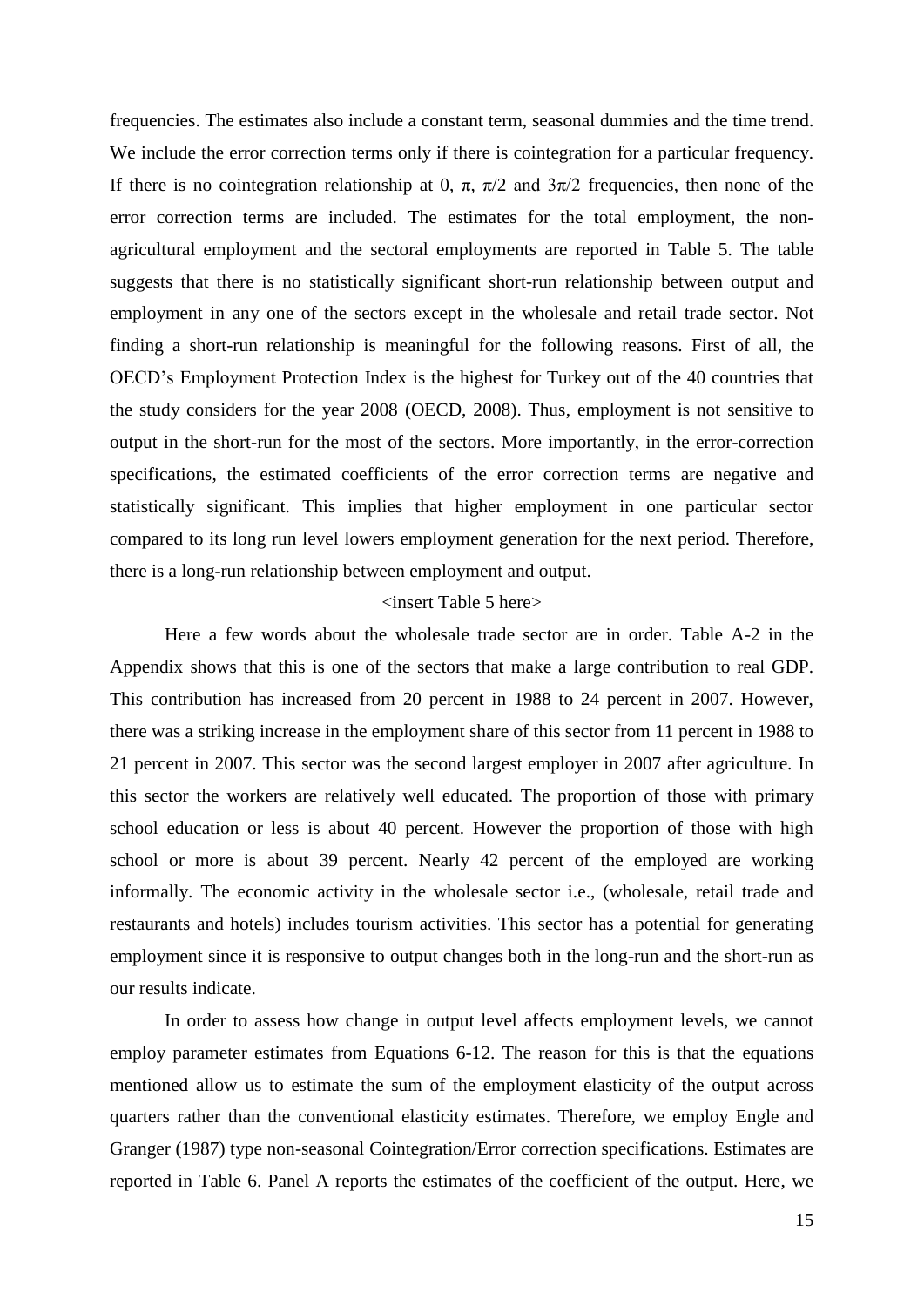did not report the estimated coefficients of the constant term, three seasonal dummies, a dummy variable for the *post*-2005 period and of the trend term in order to save space. The estimated coefficient for the total employment is 0.3231 and statistically significant at 1% level. This suggests that as output increases by 1%, the employment increases by 0.3231%. However, the increase in output by 1% increases the non-agricultural employment by a larger amount, by 0.5895%. The remaining rows repeat the exercise for the disaggregated employment categories. These suggest that as output increases employment in agriculture and mining decrease. When the economy expands the traditional sectors get a lower share of employment from the total. Therefore in these traditional sectors, the employment creation ability weakens<sup>9</sup>. Lewis (1954) and Rostow (1960) among many others stress this economic transformation and transition process. Thus a larger response of the employment in the nonagricultures sector is parallel with the previous literature. More importantly, the estimated coefficient for non-agriculture sector is negative and statistically significant. This clearly suggests that higher output decreases agriculture employment and increases the other types of employments $^{10}$ .

## <insert Table 6 here>

The largest increases in employment are observed in Electricity, Wholesale trade and Finance sectors. However, these are less than the increase in employment in the Construction sector. Panel B reports the estimates of the specification in the second stage. Here, we regress the employment growths on a constant, seasonal dummies, intercept dummy for the 2005:1, four lags of employment growth and four lags value of output growth and a lag value of the residual term obtained from the first stage regression. Panel B reports the sum of the estimated coefficients of output growth (Total Employment Effect) and the lag value of the residual term (Error Correction Term). The estimated coefficient for the total employment effect is not statistically significant for the aggregate employment, non-agriculture employment and all the sectoral employment levels except for the wholesale trade sector. Thus, we can claim that the estimates account for seasonality with seasonal dummies only. They do not suggest a short-run effect for the total employment. The estimates for short-run

1

<sup>&</sup>lt;sup>9</sup> The agricultural employment may not be responsive to the changes in the total output. The prevalence of small family organizations in agriculture and of the unpaid family member type of employment may be the reasons for our not finding a relationship between total employment and total output. There is migration from agriculture to urban areas. Turkish economy as a developing country has undoubtedly undergone structural changes with a decline in agricultural employment and an increase in the services employment over the past two decades as seen in Table A-2. To control and distinguish between employment-output relationship on the one hand and structural economic change on the other, in the estimated relationships we also included a trend variable.

<sup>&</sup>lt;sup>10</sup> We also observe a similar negative coefficient for the mining sector but due to this sector's small role in Turkish economy we did not elaborate on this issue further here.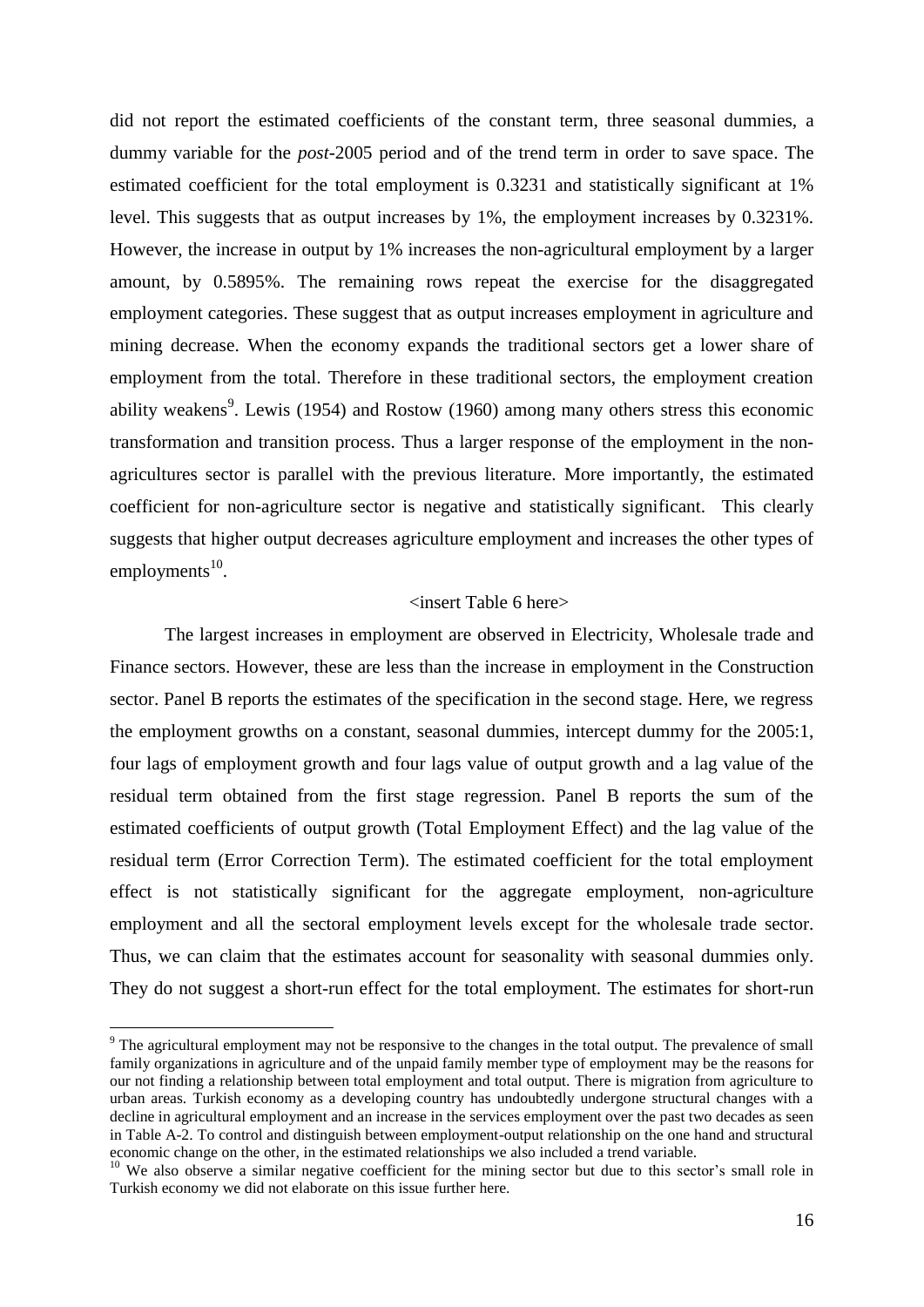effects are parallel to seasonal cointegration tests in Table 5. The Error Correction Term is negative as expected for the total employment and employment for each sector.

Wilson (1960, p. 37) cites Hansen (1953, p. 68) for the positive short-run relationship between employment and output. Ireland and Smyth (1970) derive a short-run employment function and write the reverse of the traditional production function as employment as a function of output. They claim that the amount of capital to be acquired is a long-term decision but the change in amount of capital in the short-run is problematic. They find that the marginal unit of labor is more productive than the average unit of labor. However, Hart and Sharot (1978, p. 299) indicate that hours of work adjusts to output changes in the short-run but in the long-run men adjust to movements in output. They distinguish between men hours and the number of men in studying the output effects. In this study we measure employment with the number of men rather than with men hours due to data unavailability. It is possible to obtain a different result if men hours are used. Caporale and Skare (2011) for the 119 countries, find a positive effect of employment growth on output growth both in the short and the long-run using Granger causality. Pierluigi and Roma (2008) study the response of employment to output growth both in aggregate and sectoral levels for Germany, France, Italy, Spain and Netherlands by using the annual data of 1970-2006. For aggregate employment, they find a positive coefficient. For manufacturing, services and construction sectors they also observe a positive effect. Moreover, they estimate the short-run elasticities of total and sectoral employments to the output gap and find positive but small coefficients. According to their analysis employment follows a pro-cyclical pattern. In our analysis we did not find similar short-run effects. This may be due to the fact that either there is no short-run effect or the time span we consider is too short in order to detect this relationship. However, since we find such a relationship for the long-run but not for the short-run, then it is likely that there is no such short-run relationship. The results in Table 6 suggest that output increases, increase the aggregate employment and the non-agricultural employment but decreases the agriculture employment. This suggests that higher output increases migration from low productivity sectors such agriculture to non-agricultural sectors reducing agricultural employment as well as increases the non-agricultural employment.

Even if we cannot find a long-run relationship between total output and total employment but we do find a relationship between to total output and nonagricultural employment and a set of long-run relationships between total output and employment in different sectors. He, Zhang and Zhang (2009) find positive short and medium run multiplier effects of the demand shock (fiscal stimulus) on the employment for China using input-output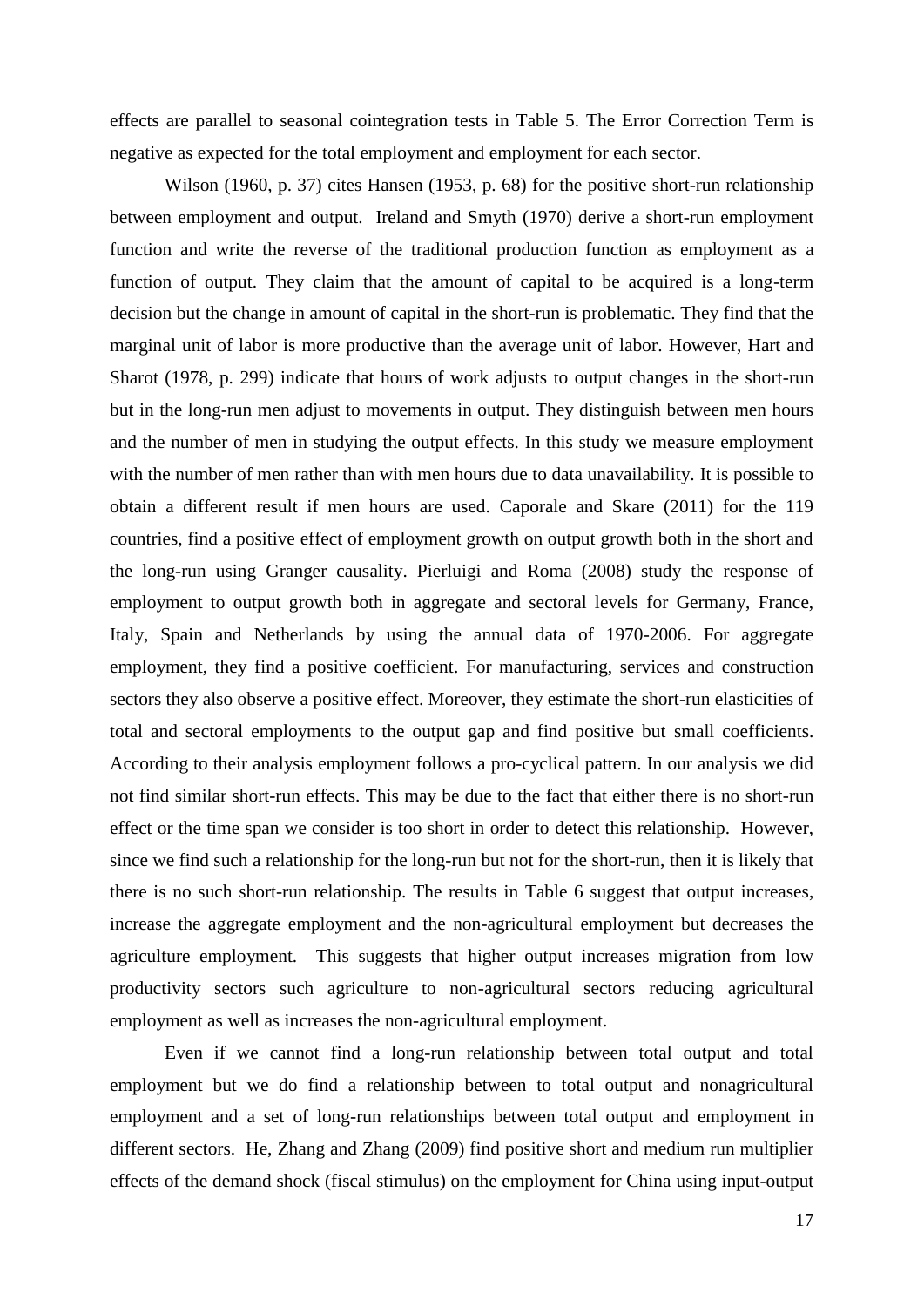tables. They also report corresponding different effects for different sectors. Milas (2000) finds a long-run relationship between output and employment for the Greek economy with Johansen cointegration method for tradable and non-tradable sectors. Even if they did not look at the short-run dynamics between output and employment, they report that the political decisions effect the employment. Bell (1981) explores the short and long-run effects of excess demand on the unemployment in Scotland using OLS and multiplier analysis. The long-run effects of excess demand are higher than those of the short-run. These results are all in line with our estimates.

## **Caveats:**

In this study, we examine the relationship between total output on the one hand and various measures of employment on the other in Turkey. The various measures of employment include, total employment, non-agricultural employment and employment in the various sectors of economic activity. While examining the employment in various sectors of economic activity, we do not use the output or export volume corresponding of these various sectors. There are two reasons for this. First, the output data comparable to the employment data for each of the sectors of economic activity are not available. Second, our aim is to measure the effect of aggregate demand which is proxied by total output on employment. To this end, we note that it is the aggregate demand that is more likely to be influenced, controlled or monitored by the government policies rather than the sectoral outputs.

Another feature of our study is that we used the number of people employed as our measure of employment rather than man-hours worked. This is partly because the data on man-hours-worked by sectors of economic activity are not available and partly because the number of people employed or unemployed is more relevant to the social concerns such as social loss of unemployment<sup>11</sup> and the social tensions that may arise as a result than manhours worked.

#### **V. Conclusion**

<u>.</u>

This paper investigates the long-run and the short-run relationships first, between aggregate output and total employment, next between aggregate output and non-agricultural employment and then between aggregate output and disaggregated employment by sectors of main economic activity. Quarterly data is used for the period 1988Q4 - 2008Q4. Recent time

 $11$  One can visit Cengiz and Şahin (2011) for the brief interpretation of unemployment as a measure of market inefficiency and its costs in terms of welfare losses.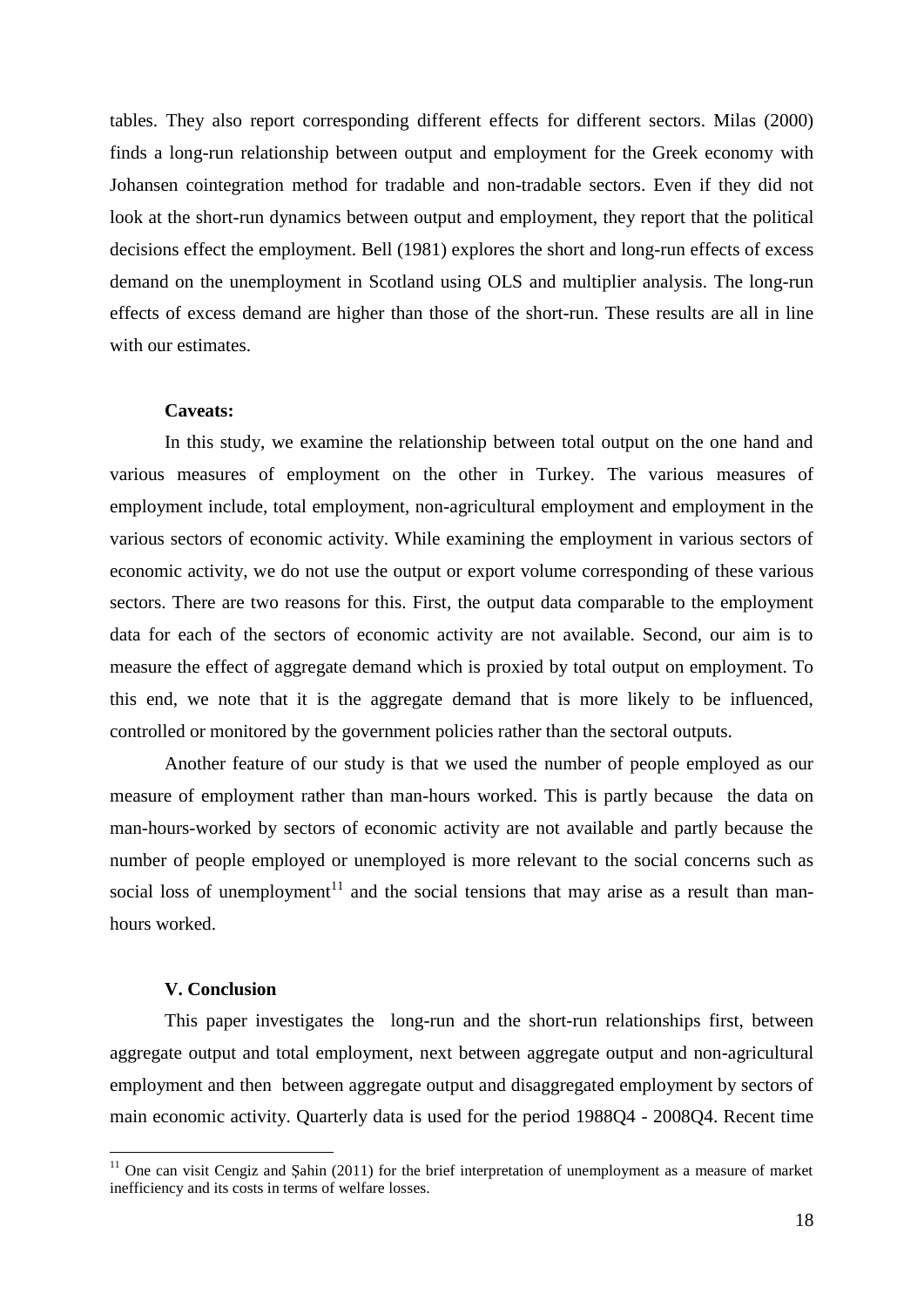series techniques are employed in investigating the seasonal unit roots, cointegration properties and the error correction models. The main findings are as follows: We fail to find a long-run relationship between aggregate output and total employment however; we find it for the aggregate output and non-agricultural employment. We propose that aggregate demand may affect employment in a non-homogenous fashion across different sectors. Upon the investigation of the relationship between aggregate output and sectoral employments, we find statistically significant long-run relationships for seven of the nine sectors of economic activity that we considered. However, we find a significant short-run relationship only for the wholesale and retail trade sectors but not for the other eight main sectors. These findings are related to the various characteristics of the sectors of main economic activity. Further, these findings are consistent with the limited employment generating capacity of the Turkish industry and better employment generating capacity of the services sector in general. The negative coefficient for the agricultural employment elasticity of output suggests that higher output increases migration from sectors such as agriculture to non-agricultural sectors.

The finding of in general long-run but not short-run relationships has various implications. First of all, increasing employment need to be maintained with the sustainable income policies rather than the short-term stimulus measures. Second, employment generation may require a set of policies besides income policies to be implemented such as tax-breaks and social security premium assistances for the newly hired labor. In fact, the latter two policies have been implemented recently before the onset of global crisis as part of a program to fight unemployment. Third, government sponsored training programs for youth and woman may help to lower the firms' cost for newly hired labor and this might be arranged with the long-term perspectives of various sectors. Fourth, in order to help overall employment growth, targeted sectoral policies may be implemented. For instance, employment in the wholesale and the retail trade sector which includes tourism activities could increase employment both in the long-run and in the short-run in response to aggregate demand policies. In order to reduce unemployment and increase employment, cross-sector labor mobility could be improved by encouraging reallocation of workers from declining employment sectors to expanding employment sectors especially to help sectors exhibiting "jobless-growth" properties. Such policies may complement broad monetary and fiscal policies to increase the employment level.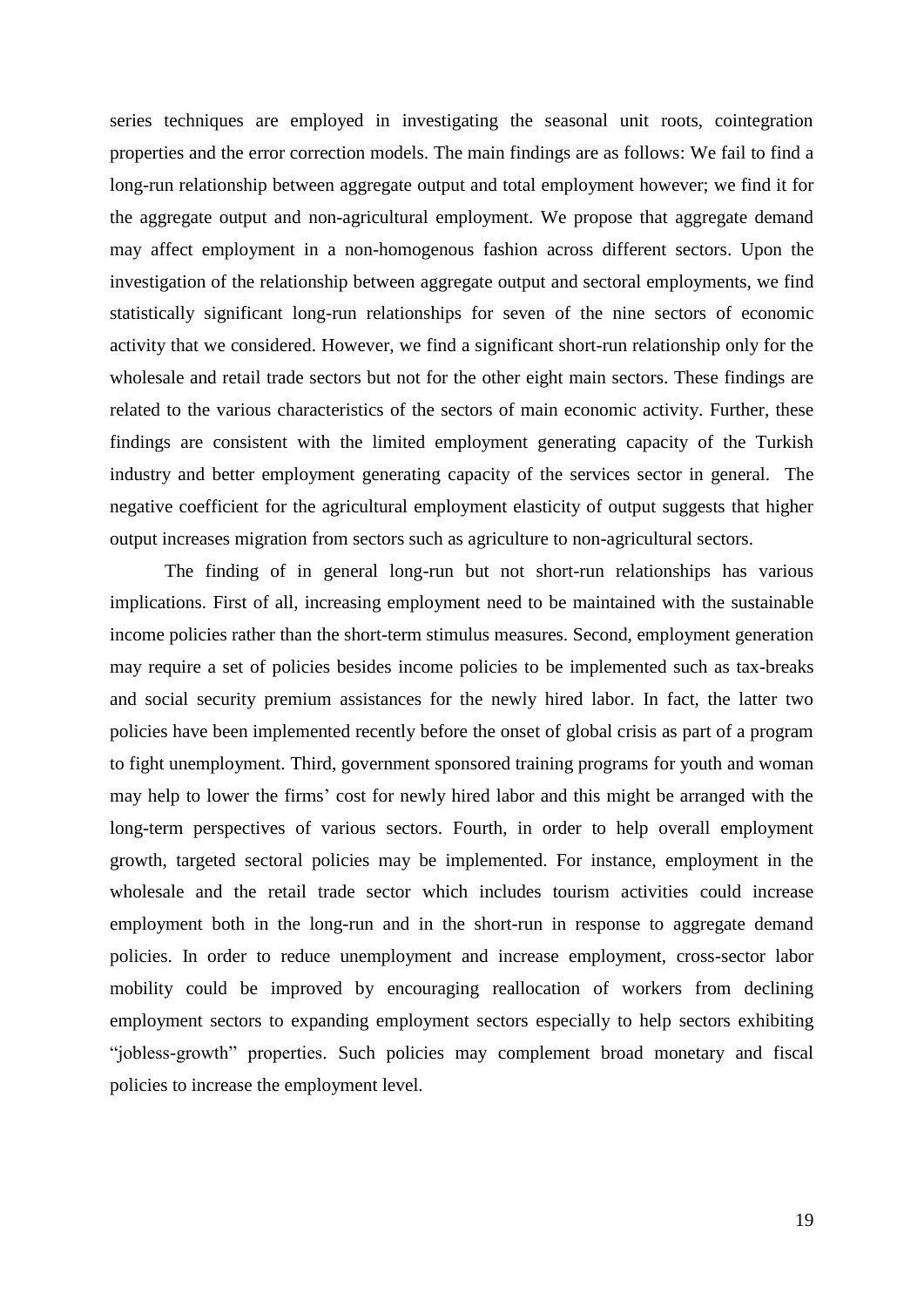#### **References**

Akan, Y., Arslan, I., Karatay, P. and Druica, E. (2008). 'Effects of economic growth on employment in the knowledge society process (1980-2007)', *Buletinul Universităţii Petrol*, 3, pp. 23-30.

Akçoraoğlu, A. (2010). 'Employment, economic growth and labor market performance: The case of Turkey', *Ekonomik Yaklasim*, 21, pp. 101-114

Akerlof, G. A. and Shiller, R. J. (2009). *Animal Spirits, How Human Psychology Drives the Economy, and Why It Matters for Global Capitalism*. Princeton University Press, Princeton.

Ateşoğlu, H. S. (1993). 'Manufacturing and economic growth in the United States', *Applied Economics*, 25, pp. 67–69

Attfield, C. L. F. and Silverstone, B. (1998). 'Okun's law, cointegration and gap variables', *Journal of Macroeconomics*, 20, pp. 625-37.

Aydıner-Avşar, N. And Onaran, O. (2010). 'The determinants of employment: A sectoral analysis for Turkey', *The Developing Economies*, 48, pp. 203–31

Bailey, M. N. and Lawrence, R. Z. (2004). 'What happened to the great US job machine? The role of trade and electronic offshoring', *Brookings Papers on Economic Activity*, 35, pp. 211-284.

Baltagi, B. H., Baskaya, Y. S. and Hulagu, T. (2012). 'How different are the wage curves for formal and informal workers? Evidence from Turkey', *Central Bank of the Republic of Turkey*, Working Paper, 12, pp. 1-19.

Basu, D. And Foley, D. K. (2011). 'Dynamics of output and employment in the U.S. economy', *University of Massachusetts Amherst Political Economy Research Institute*, Working Paper, 248, pp. 1-37.

Bell, D. (1981). 'Regional output, employment and unemployment fluctuations', *Oxford Economic Papers*, 33, pp. 42-60.

Bent, H. (1991). *The Political Economy of Poverty, Equity, and Growth in Egypt and Turkey*, World Bank Comparative Study.

Berman, J. and Pfleeger, J. (1997). 'Which industries are sensitive to business cycles?', *Monthly Labor Review*, 120, pp. 19-25.

Bernanke, B. (2003). 'The jobless recovery', *Global Economic and Investment Outlook Conference*, Carnegie Mellon University, Pittsburgh, Pennsylvania, November 6.

Berument, H., Dogan, N. and Tansel, A. (2006). 'Economic performance and unemployment: Evidence from an emerging economy', *International Journal of Manpower*, 27, pp. 604-623.

Berument, H., Dogan, N. and Tansel, A. (2009). 'Macroeconomic policy and unemployment by economic activity: Evidence from Turkey', *Emerging Markets, Finance and Trade*, 45, pp. 21-34.

Bhalotra, S. R. (1998). 'The puzzle of jobless growth in Indian manufacturing', *Oxford Bulletin of Economics and Statistics*, 60, pp. 5-32.

Bhorat, H. and Hodge, J. (1999). 'Decomposing shifts in labour demand in South Africa', *South African Journal of Economics,* 67, pp. 348–380.

Blanchard, O. J. (1989). 'A traditional interpretation of macroeconomic fluctuations', *American Economic Review*, 79, pp. 1146-64.

Brechling, F. P. R. (1965). 'The relationship between output and employment in British manufacturing industries', *The Review of Economic Studies*, 32, pp. 187-216.

Caporale, G. M. and Skare, M. (2011). 'Short-and-long-run linkages between employment growth, inflation and output growth: Evidence from a large panel', *Brunel University London Economics and Finance* Working Paper Series, October, 11, pp. 1-29.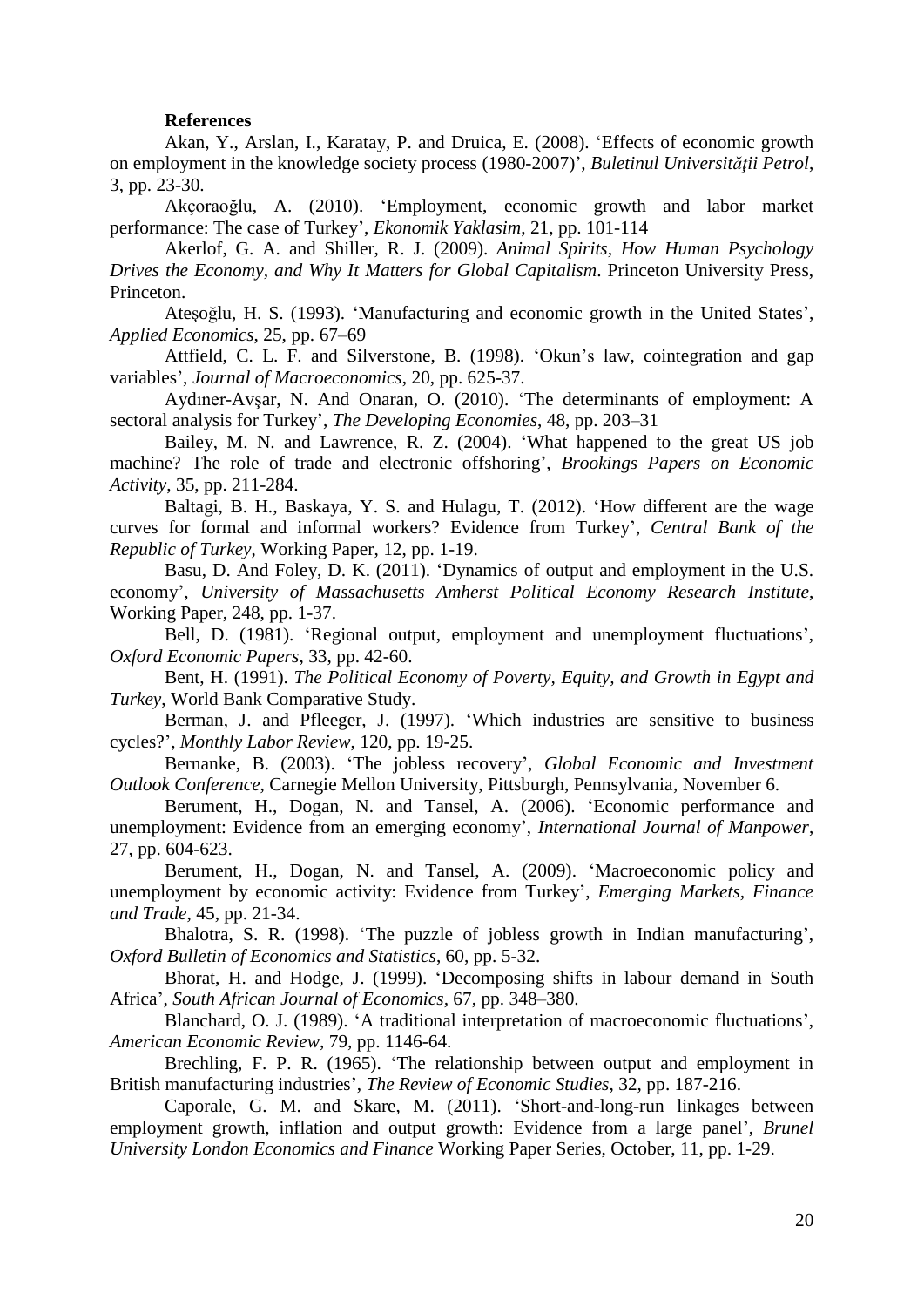Cengiz, S. and Şahin, A. (2011). 'Unemployment and welfare loss', (in Turkish), *Ekonomi Bilimleri Dergisi*, 3, pp. 135-144.

Chenery. H. B. and Syrquin, M. (1975). *Patterns of Development, 1950-1970*, *Oxford University Press*, London.

Chletsos, M. and Kollias, C. (1997). 'The effects of macroeconomic aggregates on employment levels in Greece: A causal analysis', *Labour*, 11, pp. 437-448.

Chow, G. C. and Lin, A. L. (1971). 'Best linear unbiased interpolation, distribution and extrapolation of time series by related series', *Review of Economics and Statistics*, 53, pp. 372-375.

Cuaresma, J. C. (2003). 'Okun's law revisited', *Oxford Bulletin of Economics and Statistics*, 65, pp. 439-452.

Dudu, H. and Çakmak, E. H. (2011). 'Regional impact of the climate change: A CGE analysis for Turkey', *ERF Working Paper,* 644, pp. 1-19.

Dasgupta, S. and Singh, A. (2005). 'Will service be the engine of Indian economic growth', Development and Change, 36, pp. 1035-1057.

Echevarria, C. (1997). 'Changes in sectoral composition associates with economic growth', *International Economic Review*, 38, pp. 431–52.

Engle, R. F. and Granger, C. W. J. (1987). 'Co-integration and error correction: Representation, estimation and testing', *Econometrica*, 55, pp. 251-76.

Engle, R. F. and Yoo, B. S. (1987). 'Forecasting and testing in co-integrated systems', *Journal of Econometrics*, 35, pp. 143-59.

Engle, R. F., Granger, C. W. J., Hylleberg, S. and Lee, H. S. (1993). 'Seasonal cointegration: The Japanese consumption function', *Journal of Econometrics*, 55, pp. 275-98.

Fox, L. and Sekkel, M. (2006). 'Job creation and quality of growth in Africa', *Working Paper,* The World Bank, 12, November.

Freeman, D. G. (2000). 'Regional tests of Okun's law', *International Advances in Economic Research,* 6, pp. 557-570.

Ghysels, E. and Perron, P. (1993). 'The effect of seasonal adjustment filters on tests for a unit root', *Journal of Econometrics*, 55, pp. 57-98

Goodman, W. G. (2001). 'Employment in services industries affected by recessions and expansions', *Monthly Labor Review*, 124, pp. 3-11.

Groshen, E. L. and Potter, S. (2003). 'Has structural change contributed to a jobless recovery? ' *Current Issues in* E*conomics and Finance*, 9, pp. 1–7.

Günçavdı, O., Küçükçiftçi, S. and McKay, A. (2004). 'Adjustment, stabilization and the analysis of the employment structure in Turkey: An input- output approach', *Economics of Planning*, 36, pp. 315-331.

Gürsel, S. and İmamoğlu, Z. (2011). 'Why is agricultural employment increasing in Turkey?', *Betam Working Paper Series,* 4, pp. 1-20.

Hamada, K. and Kurosaka, Y. (1984). 'The relationship between production and unemployment in Japan: Okun's law in comparative perspective', *European Economic Review,* 25, pp. 71–94.

Hamori S. and Tokihisa A. (2001). 'Seasonal cointegration and the money demand function: Some evidence from Japan', *Applied Economics Letters*, 8, pp. 305-310.

Hansen, Alvin (1953). *A Guide to Keynes*, McGraw- Hill, NewYork.

Hart, R. A. and Sharot, T. (1978). 'The short-run demand for workers and hours: A recursive model', *The Review of Economic Studies*, 45, pp. 299-309.

He, D., Zhang, Z. and Zhang, W. (2009). 'How large will be the effect of China's fiscal stimulus package on output and employment?', *Pacific Economic Review*, 14, pp. 730- 744.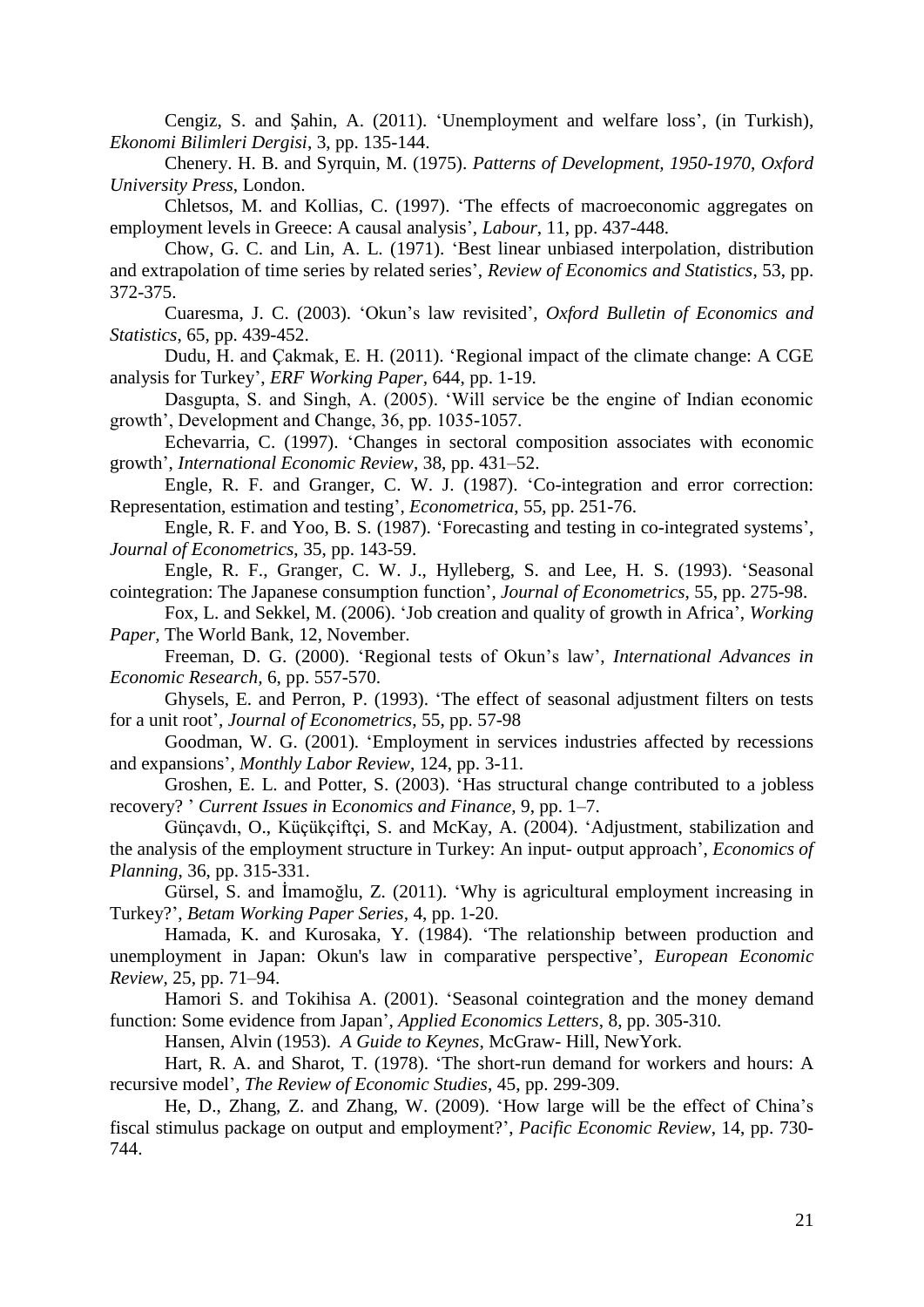Holmes, M. J. and Silverstone, B. (2006). 'Okun's law, a symmetries and jobless recoveries in the United States: A markov – switching approach', *Economics Letters*, 92, pp. 293-99.

Hylleberg, S., Engle R. F., Granger, C. W. J. and Yoo, B. S. (1990). 'Seasonal integration and cointegration', *Journal of Econometrics*, 44, pp. 215-38.

Ireland, N. J. and Smyth, D. J. (1970). 'The specification of short-run employment models', *The Review of Economic Studies*, 37, pp. 281-285.

Kaufman, R. T. (1988). 'An international comparison of Okun's law', *Journal of Comparative Economics,* 12, pp. 182–203.

Khemraj, T., Madrick, J. and Semmler, W. (2006). 'Okun's law and jobless growth', *Schwartz Center for Economic Policy Analysis*, 3, pp. 1-10.

Kuznets (1973). 'Modern economic growth: Findings and reflections', Nobel Memorial Lecture, December, 1971, *American Economic Review*, 63, pp. 247-58.

Layard, R., Nickell, S. and Jackman, R. (1991). *Unemployment: Macroeconomic Performance and the Labour Market*, Oxford University Press, Oxford.

Lewis, W. A. (1954). 'Economic development with unlimited supplies of labour', *Manchester School Econ.Soc. Stud*, 22, pp. 19-191.

Lewis-Wren, S. (1986). 'An econometric model of U.K. manufacturing employment using survey data on expected output', *Journal of Applied Econometrics*, 1, pp. 297-316.

Madden, G. M. and Tuckwell, R. H. (1975). 'The output - employment relationship in Australian industry', *Economic Record*, September, 51, pp. 421-427.

Milas, C. K. (2000). 'Employment, output and political business cycle effects in the Greek non-tradable sector', *Applied Economics*, 32, pp. 123-133.

Moosa, I. A. (1997). 'A cross - country comparison of Okun's coefficient', *Journal of Comparative Economics*, 24, pp. 335-356.

Morrison, C. J. and Berndt, E. R. (1981). 'Short-run labor productivity in a dynamic model', *Journal of Econometrics*, 16, pp. 339-365.

Nabli, M. K., Jauregi, C. S. and Silva, S. J. (2007). 'Job creation in a high growth environment: The Mena region', *Middle East and North Africa Working Paper Series,* 49, The World Bank.

OECD (2008). *Employment Protection Regulation and Labour Market Performance*, OECD Employment Outlook.

Okun, A. (1962). 'Potential GNP: Its measurement and significance' in American Statisical Association, *Proceedings of the Business and Economic Statistics* Section, pp. 98- 104.

Okun, A. (1970). *The Political Economy of Prosperity*, New York: Norton.

Palangkaraya, A. and Yong, J. (2011). 'Trade liberalisation, exit, and output and employment adjustments of Australian manufacturing establishments', *The World Economy*, 34, pp. 1-22.

Pehkonen, J. (2000). 'Employment, unemployment and output growth in booms and recessions: Time series evidence from Finland, 1970-96', *Applied Economics,* 32, pp. 885-90.

Pierluigi, B. and Roma, M. (2008). 'Labour cost and employment across Euro area countries and sectors', *European Central Bank Working Paper Series,* 912, pp. 1-41.

Prachowny, M. F. J. (1993). 'Okun's law: Theoretical foundations and revised estimates', *Review of Economics and Statistics*, 75, pp. 331-36.

Price Waterhouse and Coopers (PWC) (2010). 'Doing Business in Turkey', *PriceWaterHouseCoopers*, October.

Rostow, W. W. (1960). *The Stages of Economic Growth: A Non-Communist Manifesto*, Cambridge University Press, United States of America.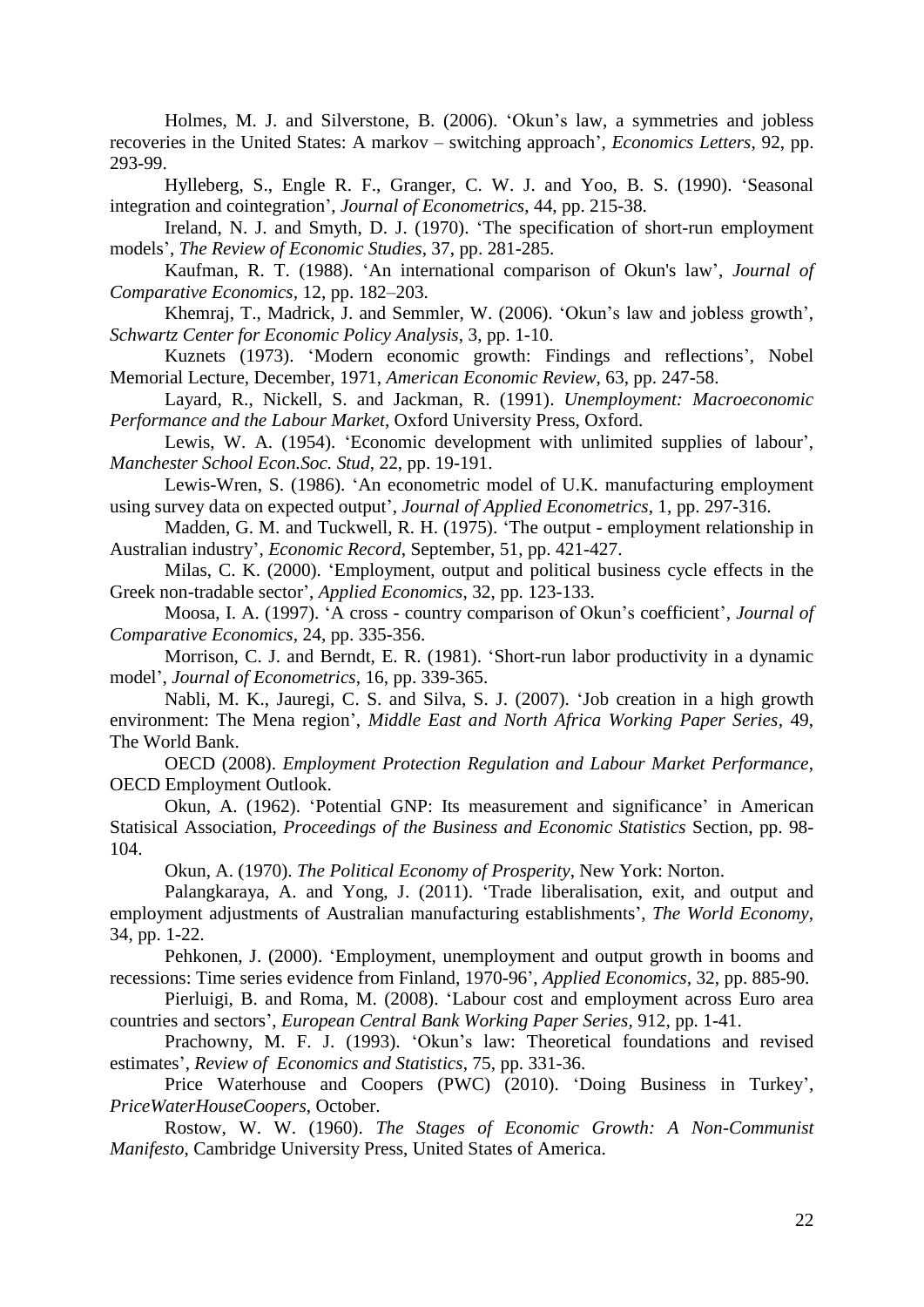[Sawtelle, B.](http://www.scopus.com.scopeesprx.elsevier.com/search/submit/author.url?author=Sawtelle%2c+B.&authorId=24177564700&origin=recordpage) (2007). 'Analyzing the link between real GDP and employment: An industry sector approach', *[Business Economics](http://www.scopus.com.scopeesprx.elsevier.com/source/sourceInfo.url?sourceId=20176)*, 42, pp. 46-54

Shepherd, D. and Dixon, R. (2008). 'The cyclical dynamics and volatility of Australian output and employment', *The Economic Record*, 84, pp. 34-49.

Sögner, L. and Stiassny, A. (2002). 'An analysis of the structural stability of Okun's law: A cross - country study', *Applied Economics Letters*, 14, pp. 1775-87.

Sögner, L. (2001). 'Okun's law: Does the Austrian unemployment-GDP relationship exhibit structural breaks', *Empirical Economics*, 26, pp. 553-64.

Smyth, D. J. (1986). 'The cyclical response of employment to output changes: United States manufacturing industries, 1948 to 1983', *Applied Economics*, 18, pp. 495-500.

Şahin, A. (2008). 'An investigation on the government intervention in wheat market in Turkey', *Icfai University Journal of Public Finance,* 6, pp. 72-78.

Şahin, A., Yılmaz, A. and Arslan, F. (2007). 'Wheat yield dynamics: A structural econometric approach', *Pakistan Journal of Biological Sciences,* 10, pp. 3533-3540.

Tarı, R. and Abasız, T. (2010). 'Testing Okun's law using threshold cointegration and vector error correction model under the asymmetric effects: The case of Turkey', (in Turkish), *Iktisat Isletme ve Finans*, 25, pp. 53-77

Tatoğlu, F. Y. (2011). 'The long and short run effects between unemployment and economic growth in Europe', *Dogus Universitesi Dergisi*, 12 (1): 99-113

Telli, C., Voyvoda, E. and Yeldan, E. (2006). 'Modeling general equilibrium for socially responsible macroeconomics: Seeking for the alternatives to fight jobless growth in Turkey', *METU Studies in Development*, 33, pp. 255-293.

Tirkayi, A. and Özkan, H. N. (2011). 'Economic activity and unemployment dynamics in Turkey', *Eskisehir Osmangazi Universitesi IIBF Dergisi*, 6, pp. 173‐184

Tregenna, F. (2008). 'Services to employment creation and growth in South Africa', *South African Journal of Economics*, 76, pp. 175-204.

Upender, M. (2011). 'Differential output elasticity of employment during posteconomic reform period in the Indian economy', *The Singapore Economic Review*, 56, pp. 189–202.

Verme, P. (2006). 'Constraints to growth and job creation in low-income commonwealth of independent States countries', *World Bank Policy Research Working Paper,* April, 3893.

Villaverde J. and Maza A. (2009). 'The robustness of Okun's law in Spain, 1980-2004 regional evidence', *Journal of Policy Modeling*, 31, pp. 289-297.

Wah, L. Y. (1997). 'Employment effects of output and technological progress in Malaysian manufacturing', *Journal of Development Studies,* 33, pp. 411-420.

Weber, C. E. (1997). 'The paper - bill spread and Blanchard's version of Okun's law", *Applied Economics Letters*, 4, pp. 437-440.

Wilson, G. W. (1960). 'The relationship between employment and output', *The Review of Economics and Statistics*, 42, pp. 37-43.

World Bank (2006). *Turkey: Labor Market Study*, Report No. 33254.

World Bank (2007). 'Job creation in an era of high growth', *Middle East and North Africa Region, Economic Development and Prospects*, The World Bank.

World Bank (2008). 'Hashemite Kingdom of Jordan resolving Jordan's labor market paradox of concurrent economic growth and high unemployment', *World Bank Report,*  39201.

Yeldan, E. (2010). 'Global crisis and Turkey: A macroeconomic assessment of the effects of fiscal stimulus measures on employment and labour markets': In: *Crisis and Turkey: Impact Analysis of Crisis Response Measures*, International Labour Organization Office, Ankara, Turkey, pp. 9-40.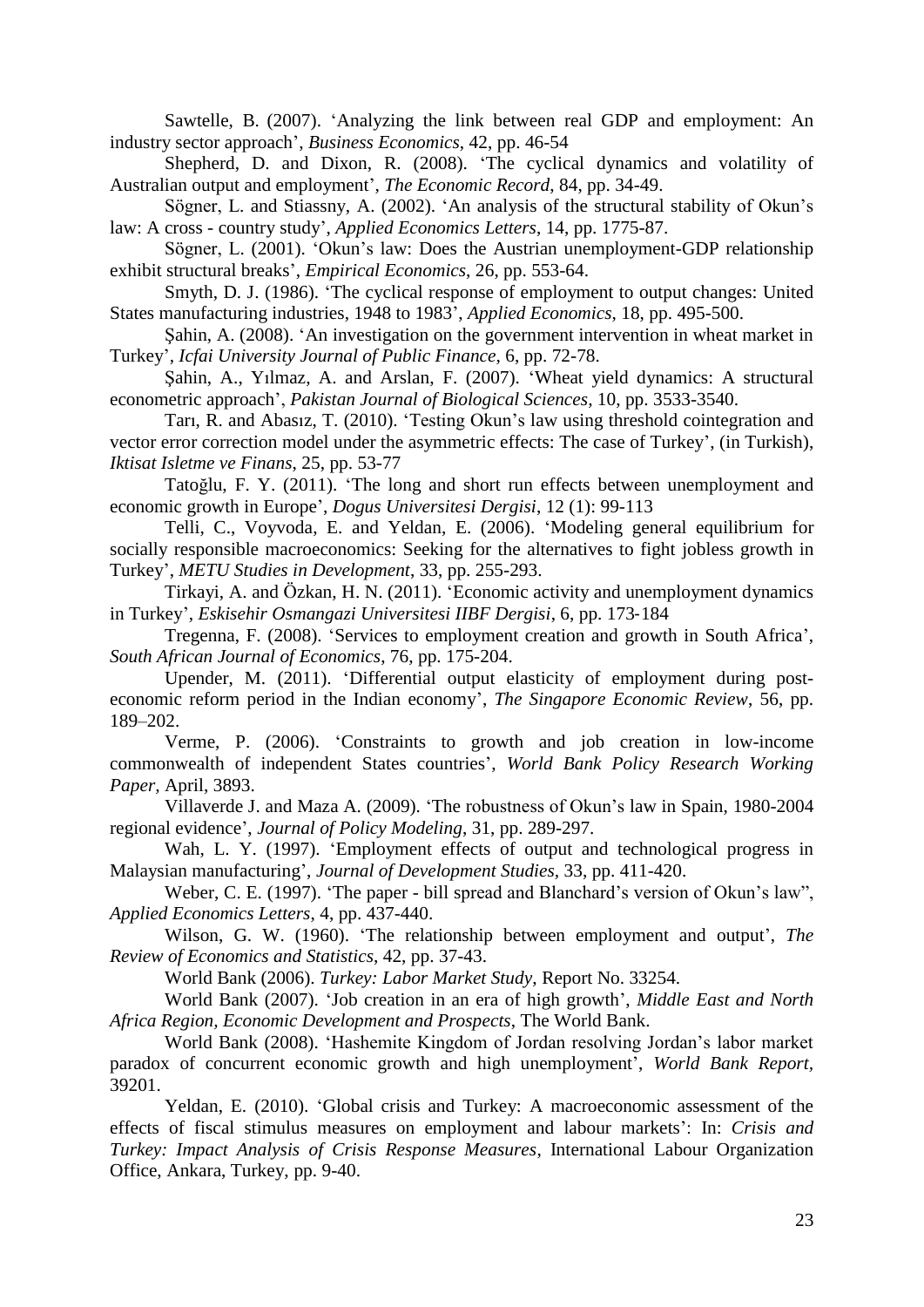| Variables        | $\mathcal{C}_{0}^{0}$ | Lags           | $t(\Lambda_1)$ | $t(\Lambda_2)$ | $F(\Lambda_3 \cap \Lambda_4)$ |
|------------------|-----------------------|----------------|----------------|----------------|-------------------------------|
|                  |                       | 4              | $-0.911$       | $-1.635$       | 1.883                         |
|                  | $\boldsymbol{I}$      | 6              | $-0.669$       | $-1.059$       | 2.496                         |
|                  |                       | 8              | $-1.118$       | $-0.790$       | $3.743*$                      |
|                  |                       | $\overline{4}$ | $-0.903$       | $-3.547*$      | 0.364                         |
|                  | I, SD                 | 6              | $-0.676$       | $-2.032$       | 0.075                         |
| Output           |                       | 8              | $-1.071$       | $-1.804$       | 0.141                         |
|                  |                       | $\overline{4}$ | $-2.261$       | $-1.659$       | 1.779                         |
|                  | I, Tr                 | 6              | $-3.093$       | $-1.082$       | 2.795                         |
|                  |                       | $\,8\,$        | $-2.723$       | $-0.807$       | 3.359*                        |
|                  |                       | $\overline{4}$ | $-2.307$       | $-3.587*$      | 0.446                         |
|                  | I, SD, Tr             | 6              | $-3.115$       | $-2.107$       | 0.113                         |
|                  |                       | 8              | $-2.686$       | $-1.862$       | 0.205                         |
|                  |                       | $\overline{4}$ | $-1.958$       | $-1.764$       | 0.505                         |
|                  | $\boldsymbol{I}$      | 6              | $-1.493$       | $-1.194$       | 0.321                         |
|                  |                       | 8              | $-1.266$       | $-0.814$       | 0.204                         |
|                  |                       | $\overline{4}$ | $-1.949$       | $-2.454$       | 1.841                         |
|                  | I, SD                 | 6              | $-1.450$       | $-1.812$       | 1.438                         |
| Total            |                       | 8              | $-1.266$       | $-1.405$       | 1.277                         |
| Employment       |                       | $\overline{4}$ | $-1.212$       | $-1.793$       | 0.529                         |
|                  | I, Tr                 | 6              | $-1.302$       | $-1.225$       | 0.279                         |
|                  |                       | $\,8\,$        | $-0.931$       | $-0.834$       | 0.213                         |
|                  |                       | $\overline{4}$ | $-1.266$       | $-2.482$       | 1.859                         |
|                  | I, SD, Tr             | 6              | $-1.267$       | $-1.834$       | 1.312                         |
|                  |                       | $\,8\,$        | $-0.922$       | $-1.415$       | 1.271                         |
|                  |                       | $\overline{4}$ | 0.934          | $-3.146**$     | 0.934                         |
|                  | $\boldsymbol{I}$      | 6              | 0.400          | $-3.192**$     | 0.756                         |
|                  |                       | 8              | 0.901          | $-2.450*$      | 0.516                         |
|                  |                       | $\overline{4}$ | 0.809          | $-3.330*$      | 2.914                         |
|                  | I, SD                 | 6              | 0.405          | $-3.416*$      | 2.489                         |
| Non-Agricultural |                       | 8              | 0.761          | $-2.740$       | 1.669                         |
| Employment       |                       | $\overline{4}$ | $-1.332$       | $-3.183**$     | 0.944                         |
|                  | I, Tr                 | 6              | $-1.754$       | $-3.267**$     | 0.669                         |
|                  |                       | 8              | $-1.071$       | $-2.530**$     | 0.486                         |
|                  |                       | $\overline{4}$ | $-1.399$       | $-3.376*$      | 2.988                         |
|                  | I, SD, Tr             | 6              | $-1.703$       | $-3.487*$      | 2.278                         |
|                  |                       | 8              | $-1.161$       | $-2.829*$      | 1.742                         |

Table 1: HEGY Unit Root Test Results: Output and Employment

*Notes:* I: Intercept, SD: Three seasonal dummies, Tr: Trend.  $\Lambda_1$ ,  $\Lambda_2$ ,  $\Lambda_3$  and  $\Lambda_4$  are explained in the text.

\*\* The null hypothesis is rejected at a 1% significance level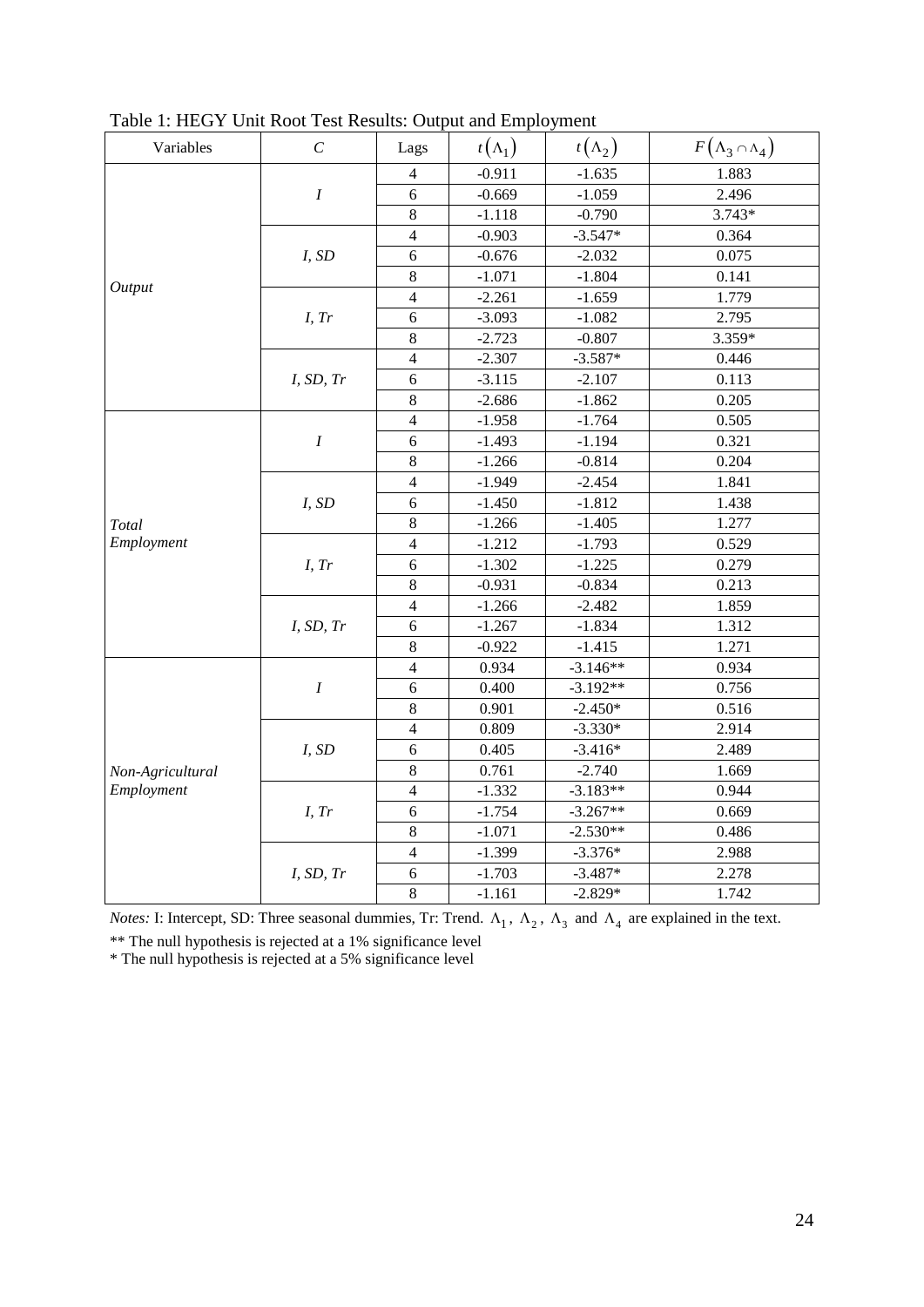| raoic 2. Connextation Test Results for Output and Employment Relationship |             |             |           |                               |  |  |  |
|---------------------------------------------------------------------------|-------------|-------------|-----------|-------------------------------|--|--|--|
|                                                                           |             | Panel A     |           |                               |  |  |  |
|                                                                           |             | Four Lags   |           |                               |  |  |  |
| Frequencies                                                               | $\theta$    | $\pi$       |           | $(\pi/2 \text{ and } 3\pi/2)$ |  |  |  |
| Variables                                                                 | $\beta_1$   | $\beta_2$   | $\beta_3$ | $\beta_4$                     |  |  |  |
| <b>Total Employment</b>                                                   | 0.3368      | 0.0789      | $-0.3220$ | 0.3421                        |  |  |  |
| Test statistics for cointegration                                         | $-2.6594$ ] | $[-2.6219]$ |           | [4.4916]                      |  |  |  |
|                                                                           |             |             | Six Lags  |                               |  |  |  |
| <b>Total Employment</b>                                                   | 0.3368      | 0.0789      | $-0.3220$ | 0.3421                        |  |  |  |
| Test statistics for cointegration                                         | $-3.0303$ ] | $[-1.8875]$ | [3.6284]  |                               |  |  |  |
|                                                                           |             | Eight Lags  |           |                               |  |  |  |
| <b>Total Employment</b>                                                   | 0.3368      | 0.0789      | $-0.3220$ | 0.3421                        |  |  |  |
| Test statistics for cointegration                                         | $-2.6546$   | $[-1.5183]$ |           | [2.9453]                      |  |  |  |
|                                                                           |             | Panel B     |           |                               |  |  |  |
|                                                                           |             | Four Lags   |           |                               |  |  |  |
| Non-Agricultural Employment                                               | 0.6250      | $0.0357*$   | 0.5570    | 0.3527                        |  |  |  |
| Test statistics for cointegration                                         | $-2.2407$   | $[-3.4521]$ | [4.7034]  |                               |  |  |  |
|                                                                           |             | Six Lags    |           |                               |  |  |  |
| Non-Agricultural Employment                                               | 0.6250      | $0.0357*$   | 0.5570    | 0.3527                        |  |  |  |
| Test statistics for cointegration                                         | $-2.3682$ ] | $[-3.5023]$ |           | [4.5538]                      |  |  |  |
|                                                                           |             | Eight Lags  |           |                               |  |  |  |
| Non-Agricultural Employment                                               | 0.6250      | 0.0357      | 0.5570    | 0.3527                        |  |  |  |
| Test statistics for cointegration                                         | $-2.8158$ ] | [-2.9257]   |           | [3.8108]                      |  |  |  |

## Table 2: Cointegration Test Results for Output and Employment Relationship

*Notes:* Test statistics are reported in brackets. Critical values are gathered from Engle and Granger (1987, Table III) and Engle *et al.* (1993, Table A.5)

\*\* The null hypothesis is rejected at a 1% significance level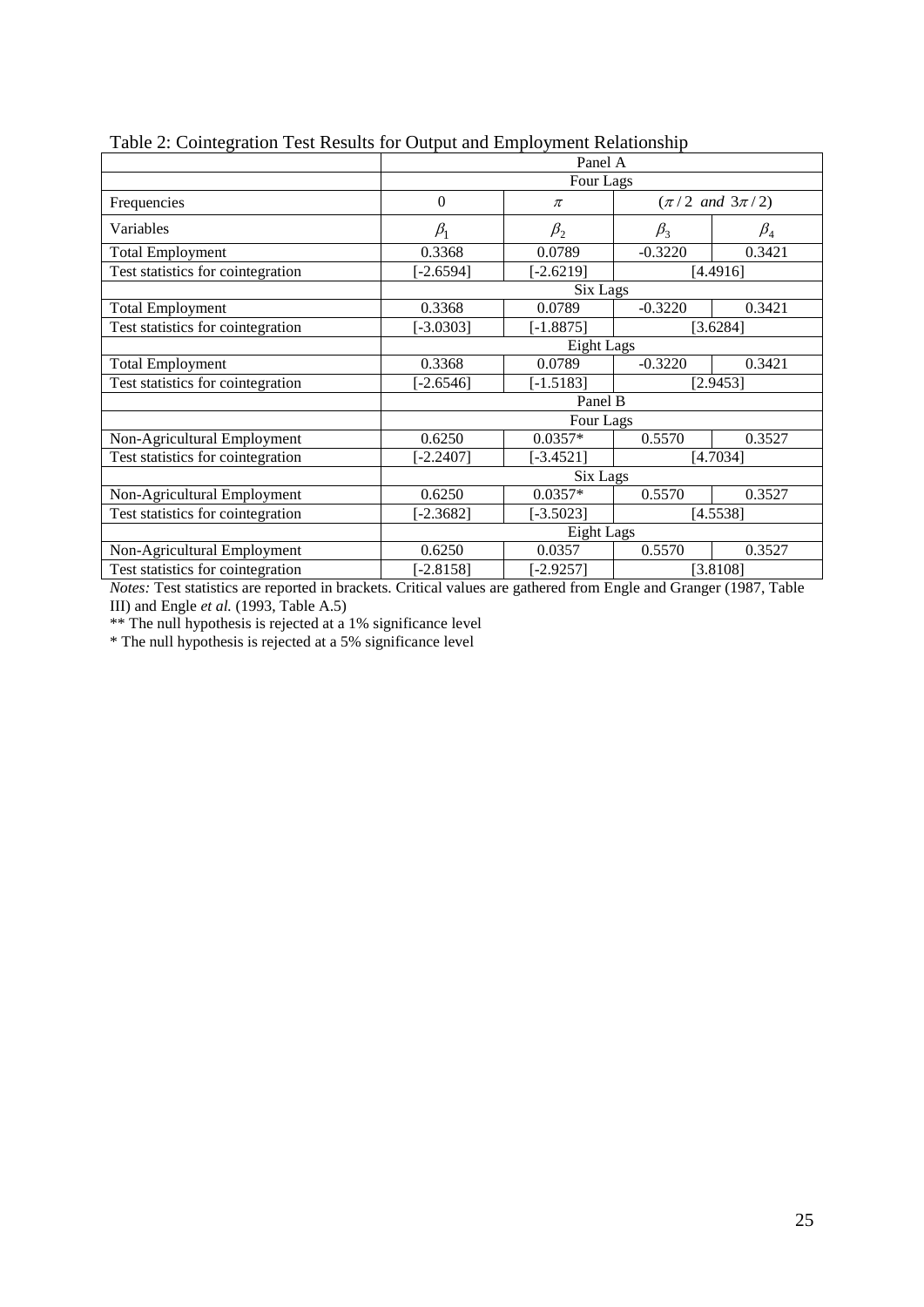| Var.          | $\mathcal{C}$    | Lags           | $t(\Lambda_1)$ | $t(\Lambda_2)$ | $F(\Lambda_3 \cap \Lambda_4)$ | Var          | $\mathcal{C}$       | $t(\Lambda_1)$ | $t(\Lambda_2)$ | $F(\Lambda_3 \cap \Lambda_4)$ | Var.           | $\mathcal{C}_{\mathcal{C}}$ | Lags                     | $t(\Lambda_1)$ | $t(\Lambda_2)$ | $F(\Lambda_3 \cap \Lambda_4)$ |
|---------------|------------------|----------------|----------------|----------------|-------------------------------|--------------|---------------------|----------------|----------------|-------------------------------|----------------|-----------------------------|--------------------------|----------------|----------------|-------------------------------|
|               |                  | $\overline{4}$ | 0.761          | $-2.354*$      | 0.629                         |              |                     | $-1.814$       | $-2.636**$     | 14.629**                      |                |                             | $\overline{4}$           | $-1.115$       | $-3.157**$     | 4.330*                        |
|               |                  | 6              | 0.306          | $-2.271*$      | 0.439                         |              |                     | $-3.833**$     | $-2.854**$     | 16.654**                      |                |                             | 6                        | $-0.780$       | $-2.891**$     | 3.973*                        |
|               |                  | 8              | 0.699          | $-1.452$       | 0.496                         |              |                     | $-6.722**$     | $-3.380**$     | 5.800**                       |                |                             | 8                        | $-0.600$       | $-2.506*$      | 2.096                         |
|               |                  | $\overline{4}$ | 0.630          | $-2.882$       | 2.211                         |              |                     | $-1.747$       | $-2.556$       | 15.733**                      |                |                             | $\overline{4}$           | $-1.121$       | $-3.101*$      | 5.864                         |
|               | I,SD             | 6              | 0.269          | $-2.857$       | 1.867                         |              | I, SD               | $-4.061**$     | $-2.986$       | 22.498**                      |                | I, SD                       | 6                        | $-0.819$       | $-2.822$       | 5.637                         |
| Agriculture   |                  | 8              | 0.578          | $-2.020$       | 1.607                         | Electricity  |                     | $-6.229**$     | $-3.134*$      | $7.064*$                      | Transportation |                             | 8                        | $-0.650$       | $-2.448$       | 2.957                         |
|               |                  | $\overline{4}$ | $-1.070$       | $-2.347*$      | 0.612                         |              |                     | $-1.842$       | $-2.638**$     | 14.449**                      |                |                             | $\boldsymbol{\varDelta}$ | $-2.918$       | $-3.316**$     | 5.072**                       |
|               | I,Tr             | 6              | $-1.185$       | $-2.271*$      | 0.419                         |              | I, Tr               | $-2.975$       | $-2.832**$     | 16.360**                      |                | I, Tr                       | 6                        | $-2.897$       | $-3.002**$     | $3.130*$                      |
|               |                  | 8              | $-0.605$       | $-1.458$       | 0.470                         |              |                     | $-5.323$       | $-3.336**$     | 5.632**                       |                |                             | 8                        | $-2.390$       | $-2.558*$      | 2.301                         |
|               | I, SD,           | $\overline{4}$ | $-1.147$       | $-2.889$       | 2.190                         |              | I, SD,<br><b>Tr</b> | $-1.779$       | $-2.560$       | 15.502**                      |                | I, SD,<br>Tr                | $\overline{4}$           | $-2.948$       | $-3.267*$      | 6.873*                        |
|               | TR               | 6              | $-1.188$       | $-2.863$       | 1.782                         |              |                     | $-3.066$       | $-2.957*$      | 22.088**                      |                |                             | 6                        | $-2.635$       | $-2.914$       | 4.173                         |
|               |                  | 8              | $-0.684$       | $-2.035$       | 1.600                         |              |                     | $-4.965**$     | $-3.089*$      | 6.872*                        |                |                             | 8                        | $-2.416$       | $-2.500$       | 3.352                         |
|               |                  | $\overline{4}$ | $-1.611$       | $-3.282**$     | 4.647*                        |              |                     | $-2.215$       | $-1.658$       | 0.634                         |                |                             | $\boldsymbol{\varDelta}$ | 1.096          | $-3.121**$     | 11.095**                      |
|               | $\boldsymbol{I}$ | 6              | $-1.862$       | $-2.501*$      | $6.524**$                     |              | L                   | $-2.873$       | $-1.168$       | 0.211                         |                | $\boldsymbol{I}$            | 6                        | 1.573          | $-2.212*$      | 9.726**                       |
|               |                  | 8              | $-1.212$       | $-1.991*$      | $6.689**$                     |              |                     | $-2.307$       | $-0.808$       | 0.075                         |                |                             | 8                        | 1.490          | $-2.057*$      | 5.990**                       |
|               |                  | $\overline{4}$ | $-1.583$       | $-3.199*$      | 4.498                         |              |                     | $-2.245$       | $-2.371$       | 2.175                         |                |                             | $\overline{4}$           | 1.088          | $-3.355*$      | 10.734**                      |
|               | I, SD            | 6              | $-1.810$       | $-2.441$       | 6.211                         |              | I, SD               | $-2.900$       | $-2.050$       | 0.904                         |                | I, SD                       | 6                        | 1.572          | $-2.608$       | $9.615**$                     |
| Mining        |                  | 8              | $-1.177$       | $-1.925$       | 6.184                         | Construction |                     | $-2.308$       | $-1.837$       | 0.938                         | Finance        |                             | 8                        | 1.453          | $-2.345$       | 5.721                         |
|               |                  | $\overline{4}$ | $-1.593$       | $-3.305**$     | 4.745**                       |              | I, Tr               | $-2.148$       | $-1.648$       | 0.627                         |                |                             | $\overline{4}$           | $-1.601$       | $-3.202**$     | 11.012**                      |
|               | I, Tr            | 6              | $-0.780$       | $-2.456*$      | $6.492**$                     |              |                     | $-2.805$       | $-1.161$       | 0.209                         |                | I, Tr                       | 6                        | $-1.425$       | $-2.286*$      | $9.598**$                     |
|               |                  | 8              | $-0.739$       | $-1.976*$      | $6.518**$                     |              |                     | $-2.256$       | $-0.801$       | 0.074                         |                |                             | 8                        | $-1.249$       | $-2.112*$      | $6.012**$                     |
|               |                  | $\overline{4}$ | $-1.574$       | $-3.220*$      | 4.598                         |              | I, SD,              | $-2.169$       | $-2.353$       | 2.141                         |                | I, SD,                      | $\overline{4}$           | $-1.596$       | $-3.441*$      | 10.699**                      |
|               | I, SD, Tr        | 6              | $-0.761$       | $-2.397$       | 6.173                         |              | <b>Tr</b>           | $-2.822$       | $-2.034$       | 0.887                         |                | Tr                          | 6                        | $-1.411$       | $-2.687$       | 9.485**                       |
|               |                  | 8              | $-0.716$       | $-1.909$       | 6.014                         |              |                     | $-2.249$       | $-1.820$       | 0.920                         |                |                             | 8                        | $-1.246$       | $-2.402$       | 5.803                         |
|               | $\boldsymbol{I}$ | $\overline{4}$ | $-1.642$       | $-2.105*$      | 7.376**                       |              |                     | $-1.092$       | $-3.119**$     | 4.376*                        |                |                             | $\Delta$                 | $-0.655$       | $-1.413$       | 12.316**                      |
|               |                  | 6              | $-1.138$       | $-1.844$       | 5.259**                       |              |                     | $-0.899$       | $-2.835**$     | 3.024                         |                | $\boldsymbol{I}$            | 6                        | $-0.055$       | $-1.163$       | 9.352**                       |
|               |                  | 8              | $-1.112$       | $-2.027*$      | 2.856                         |              |                     | $-1.137$       | $-2.440*$      | 2.312                         |                |                             | 8                        | 0.406          | $-0.963$       | 1.693                         |
|               | I, SD            | $\overline{4}$ | $-1.573$       | $-1.960$       | 12.407**                      |              |                     | $-1.021$       | $-3.530*$      | 4.292                         |                |                             | 4                        | $-0.668$       | $-1.900$       | 13.538**                      |
|               |                  | 6              | $-1.157$       | $-1.873$       | 9.577**                       |              | I, SD               | $-0.834$       | $-3.492*$      | 3.238                         |                | I, SD                       | 6                        | $-0.041$       | $-1.602$       | $11.103**$                    |
|               |                  | 8              | $-1.098$       | $-1.898$       | 5.140                         |              |                     | $-1.053$       | $-3.224*$      | 2.212                         |                |                             | 8                        | 0.338          | $-1.310$       | 2.337                         |
|               | $I.$ Tr          | $\overline{4}$ | $-1.373$       | $-2.147*$      | 7.832**                       | Wholesale    |                     | $-1.144$       | $-3.153**$     | $4.534*$                      | Community      |                             | $\overline{4}$           | $-4.014*$      | $-1.627$       | 15.595**                      |
| Manufacturing |                  | 6              | $-1.990$       | $-1.900$       | $4.655**$                     |              | I. Tr               | $-1.649$       | $-2.882**$     | 2.628                         |                | I, Tr                       | 6                        | $-3.865*$      | $-1.338$       | 5.824**                       |
|               |                  | 8              | $-1.238$       | $-2.047*$      | 2.981*                        |              |                     | $-1.308$       | $-2.462*$      | 2.352                         |                |                             | 8                        | $-2.156$       | $-1.004$       | 2.129                         |
|               | I, SD, Tr        | $\overline{4}$ | $-1.512$       | $-2.007$       | 13.118**                      |              |                     | $-1.189$       | $-3.580*$      | 4.449                         |                |                             | $\boldsymbol{\varDelta}$ | $-4.081*$      | $-2.124$       | 17.373**                      |
|               |                  | 6              | $-1.608$       | $-1.906$       | 8.092**                       |              | I, SD,<br><b>Tr</b> | $-1.704$       | $-3.568*$      | 2.795                         |                | I, SD,<br>Tr                | 6                        | $-3.669*$      | $-1.738$       | $7.062*$                      |
|               |                  | 8              | $-1.273$       | $-1.919$       | 5.310                         |              |                     | $-1.345$       | $-3.266*$      | 2.234                         |                |                             | 8                        | $-2.137$       | $-1.345$       | 2.856                         |

## Table 3: HEGY Unit Root Test Results: Output and Sectoral Employment

*Notes: I*: Intercept, *SD*: Three seasonal dummies, *Tr*: Trend.  $\Lambda_1$ ,  $\Lambda_2$ ,  $\Lambda_3$  and  $\Lambda_4$  are explained in the text.

\*\* The null hypothesis is rejected at a 1% significance level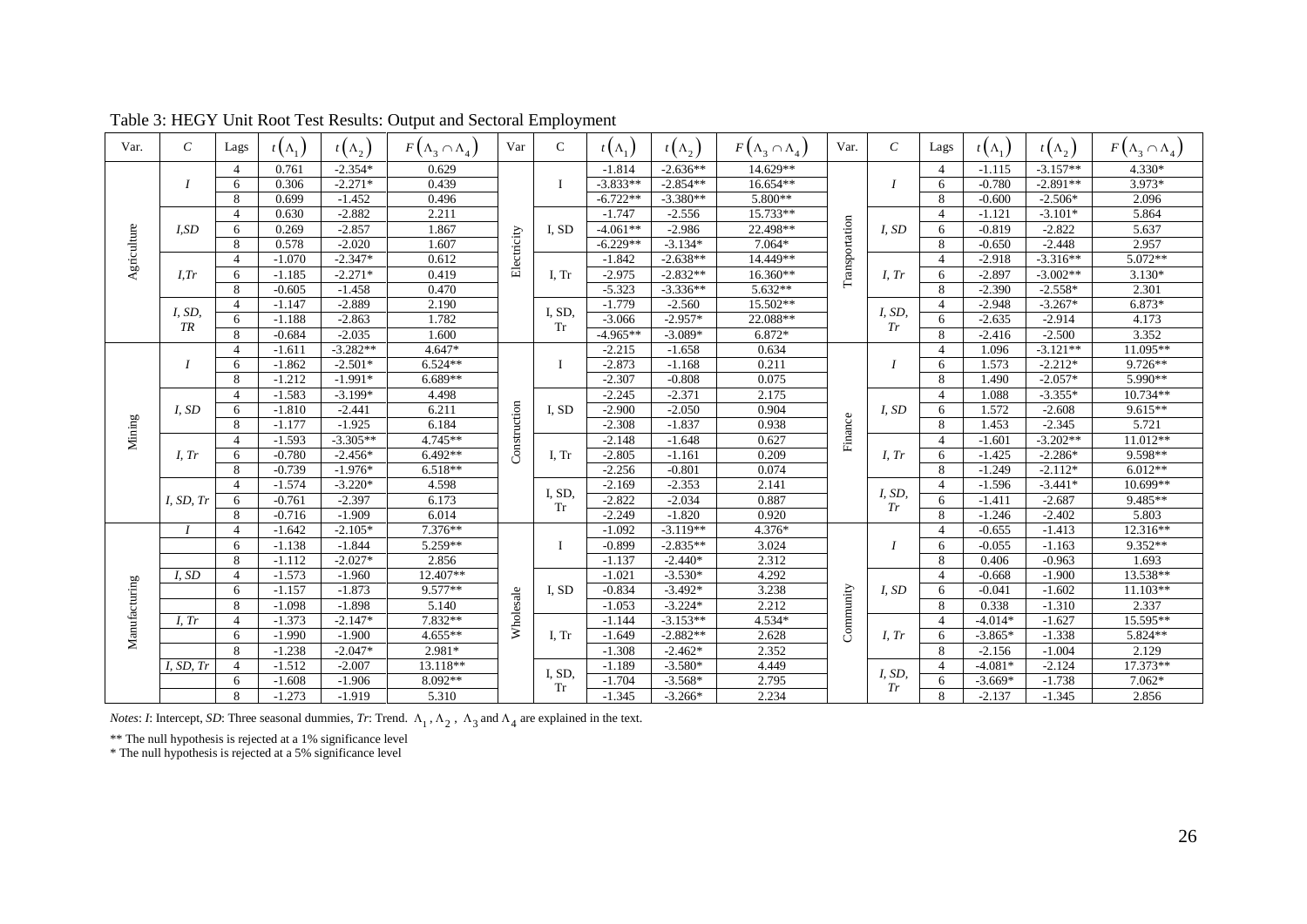|                |             |             | Four Lags              |           |             | Six Lags    |                |                        |             | Eight Lags  |                        |           |  |
|----------------|-------------|-------------|------------------------|-----------|-------------|-------------|----------------|------------------------|-------------|-------------|------------------------|-----------|--|
| Frequencies    | $\Omega$    | $\pi$       | $(\pi/2$ and $3\pi/2)$ |           | $\Omega$    | $\pi$       |                | $(\pi/2$ and $3\pi/2)$ |             | $\pi$       | $(\pi/2$ and $3\pi/2)$ |           |  |
| Variables      | $\beta_1$   | $\beta_2$   | $\beta_3$              | $\beta_4$ | $\beta_1$   | $\beta_2$   | $\beta_3$      | $\beta_4$              | $\beta_1$   | $\beta_2$   | $\beta_3$              | $\beta_4$ |  |
|                | $-0.2881$   | 0.0384      | $-0.8807$              | 0.6881    | $-0.2881$   | 0.0384      | $-0.8807$      | 0.6881                 | $-0.2881$   | 0.0384      | $-0.8807$              | 0.6881    |  |
| Agriculture    | $[-2.5957]$ | $[-3.0105]$ | [3.6948]               |           | $[-2.5748]$ | $[-2.9855]$ |                | [3.8503]               |             | $[-2.2393]$ | [3.6537]               |           |  |
|                | $-1.3620$   | $0.0972*$   | $-0.0337$              | 0.5826    | $-1.3620$   | 0.0972      | $-0.0337$      | 0.5826                 | $-1.3620$   | 0.0972      | $-0.0337$              | 0.5826    |  |
| Mining         | $[-2.2443]$ | $[-3.3179]$ | [4.8328]               |           | $[-2.5361]$ | $[-2.6638]$ | [9.0034]       |                        | $[-2.4007]$ | $[-2.0116]$ | [6.9686]               |           |  |
|                | 0.7422      | 0.0316      | $-0.0781$              | 0.2150    | $0.7422*$   | 0.0316      | $-0.0781$      | 0.2150                 | 0.7422      | 0.0316      | $-0.0781$              | 0.2150    |  |
| Manufacturing  | $[-2.0072]$ | $-2.22991$  | $[18.1952]$ **         |           | $[-3.3431]$ | $[-1.9186]$ |                | $[15.4753]$ **         |             | $[-2.0466]$ | [8.6972]               |           |  |
|                | 2.7281      | 1.0382**    | 0.6698                 | 0.3424    | 2.7281      | 1.0382      | 0.6698         | 0.3424                 | $2.7281*$   | 1.0382**    | 0.6698                 | 0.3424    |  |
| Electricity    | $[-2.3836]$ | $[-4.1267]$ | $[26.9265]$ **         |           | $[-2.9267]$ | $[-2.3799]$ | $[24.0534]$ ** |                        | $[-3.3546]$ | $[-3.8185]$ | $[16.5389]$ **         |           |  |
|                | 0.2889      | 0.9378      | $-0.8224$              | 1.0949    | 0.2889      | 0.9378      | $-0.8224$      | 1.0949                 | 0.2889      | 0.9378      | $-0.8224$              | 1.0949    |  |
| Construction   | $[-2.1927]$ | $[-2.2737]$ | [5.6623]               |           | $[-2.8100]$ | $[-2.2208]$ | [2.9088]       |                        | $[-2.1223]$ | $[-2.0779]$ | [2.0407]               |           |  |
|                | 1.3012      | $0.0591**$  | 0.0134                 | 0.1992    | 1.3012      | $0.0591*$   | 0.0134         | 0.1992                 | 1.3012      | $0.0591*$   | 0.0134                 | 0.1992    |  |
| Wholesale      | $[-2.0680]$ | $[-3.7949]$ | [7.4451]               |           | $[-2.5484]$ | $[-3.5943]$ | [4.9380]       |                        | $[-1.9960]$ | $[-3.4992]$ | [3.8674]               |           |  |
|                | 0.4433      | $-0.1812$   | $-0.0811$              | 0.1992    | 0.4433      | $-0.1812$   | $-0.0811$      | 0.1992                 | 0.4433      | $-0.1812$   | $-0.0811$              | 0.1992    |  |
| Transportation | $[-2.1574]$ | $[-3.1087]$ | [9.3800]               |           | $[-2.3833]$ | $[-3.1385]$ | $[10.8362]$ *  |                        | $[-1.8640]$ | $[-2.6200]$ | [6.1438]               |           |  |
|                | 1.1355      | $-0.1722*$  | $-0.0035$              | 0.2818    | 1.1355      | $-0.1722$   | $-0.0035$      | 0.2818                 | 1.1355      | $-0.1722$   | $-0.0035$              | 0.2818    |  |
| Finance        | $[-1.6700]$ | $[-3.5854]$ | $[19.2128]$ **         |           | $[-2.2084]$ | $[-2.3372]$ | $[14.1983]$ ** |                        | $[-1.9095]$ | $[-2.4831]$ | $[9.8959]$ *           |           |  |
|                | 0.4792      | 0.2191      | 0.1289                 | $-0.0616$ | $0.4792*$   | 0.2191      | 0.1289         | $-0.0616$              | 0.4792      | 0.2191      | 0.1289                 | $-0.0616$ |  |
| Community      | $[-3.0086]$ | $-2.38001$  | $[15.0543]$ **         |           | $[-3.4303]$ | $[-1.6016]$ | $[13.2542]$ ** |                        | $[-1.7529]$ | $[-1.4996]$ | [3.1497]               |           |  |

*Notes:* Test statistics are presented in brackets. Critical values are gathered from Engle and Granger (1987, Table III) and Engle *et. al.* (1993, Table A.5).

The test statistics for seasonal cointegration are reported in brackets.

\*\* The null hypothesis is rejected at a 1% significance level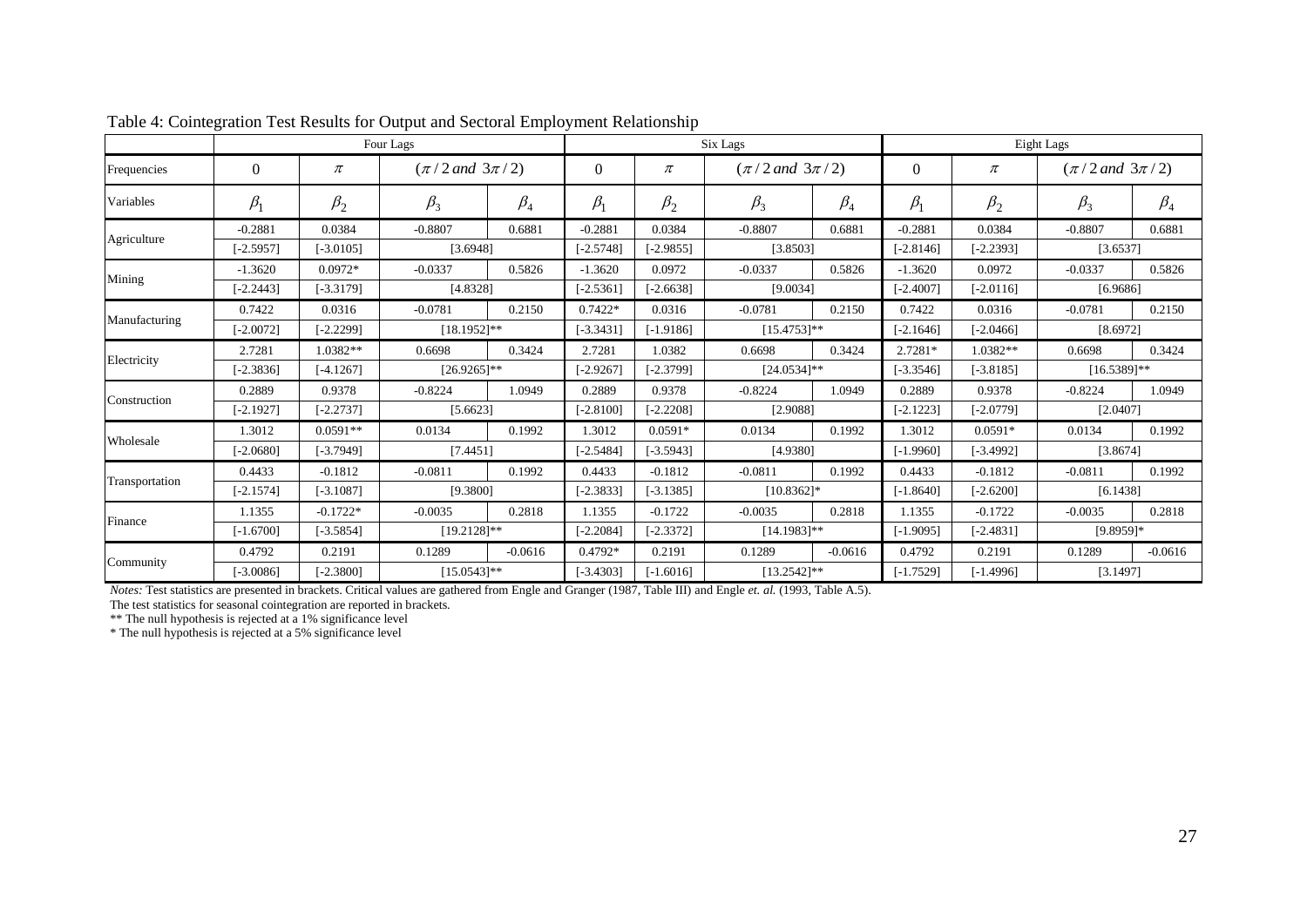|                 |                        |               | Four Lags     |                                | Six Lags                 |               |               |                                | Eight Lags               |               |               |                                |
|-----------------|------------------------|---------------|---------------|--------------------------------|--------------------------|---------------|---------------|--------------------------------|--------------------------|---------------|---------------|--------------------------------|
| Variables       | $\sum \delta$<br>$i=1$ | $\gamma_{11}$ | $\gamma_{12}$ | $(\gamma_{13} + \gamma_{14}B)$ | $\sum \delta_j$<br>$j=1$ | $\gamma_{11}$ | $\gamma_{12}$ | $(\gamma_{13} + \gamma_{14}B)$ | $\sum \delta_j$<br>$i=1$ | $\gamma_{11}$ | $\gamma_{12}$ | $(\gamma_{13} + \gamma_{14}B)$ |
| Employment      | 0.0146                 |               |               |                                | $-0.0141$                |               |               |                                | 0.0772                   |               |               |                                |
|                 | [0.2880]               |               |               |                                | [0.4981]                 |               |               |                                | [0.7108]                 |               |               |                                |
| Non-Agriculture | 0.0182                 |               | $-0.6166**$   |                                | 0.0988                   |               | $-0.7133**$   |                                | 0.05712                  |               | $-0.5901*$    |                                |
|                 | [0.8160]               |               | $[-2.9071]$   |                                | [0.9703]                 |               | $[-2.7911]$   |                                | [0.8681]                 |               | $[-1.8669]$   |                                |
| Agriculture     | 0.0473                 |               |               |                                | $-0.1385$                |               |               |                                | 0.0424                   |               |               |                                |
|                 | [0.4107]               |               |               |                                | [0.7189]                 |               |               |                                | [0.7096]                 |               |               |                                |
| Mining          | 0.6400                 |               | $-0.5522**$   |                                | 1.6417                   |               |               |                                | 1.9337                   |               |               |                                |
|                 | [0.4054]               |               | $[-2.9932]$   |                                | [1.2211]                 |               |               |                                | $1.2080$ ]               |               |               |                                |
|                 | 0.0661                 |               |               | $-0.9275**$                    | $-0.1708$                | $-0.1538$     |               | $-1.0336**$                    | 0.1446                   |               |               |                                |
| Manufacturing   | [1.0898]               |               |               | $[-4.7663]$                    | [0.4898]                 | [1.3403]      |               | $[-3.8109]$                    | [0.9214]                 |               |               |                                |
|                 | $-0.4708$              |               | $-0.6884*$    | $-0.4766**$                    | $-0.7735$                |               |               | $-0.9666$ **                   | $-0.2429$                | $-0.0731**$   | $-0.5891**$   | $-0.5706**$                    |
| Electricity     | [0.4347]               |               | $[-2.5316]$   | $[-3.6777]$                    | [0.3207]                 |               |               | $[-5.6599]$                    | [0.5382]                 | $[-5.1344]$   | $[-2.8110]$   | $-3.0289$ ]                    |
|                 | 0.6414                 |               |               |                                | 0.7646                   |               |               |                                | 0.9846                   |               |               |                                |
| Construction    | [1.9306]               |               |               |                                | [1.7488]                 |               |               |                                | [1.6185]                 |               |               |                                |
|                 | $-0.3987**$            |               | $-0.6778**$   |                                | $-0.3030**$              |               | $-0.6833*$    |                                | $-0.3108**$              |               | $-0.7154*$    |                                |
| Wholesale       | [4.6772]               |               | $[-3.0758]$   |                                | [3.0260]                 |               | $[-2.4951]$   |                                | [2.8513]                 |               | $[-2.2073]$   |                                |
|                 | $-0.0020$              |               |               |                                | 0.0135                   |               |               | $-0.7455**$                    | $-0.1355$                |               |               |                                |
| Transportation  | [1.1705]               |               |               |                                | [1.4801]                 |               |               | $[-3.7778]$                    | [1.3181]                 |               |               |                                |
|                 | $-0.1268$              |               | $-0.4754**$   | $-0.6476**$                    | $-0.3575$                |               |               | $-0.8767**$                    | $-0.1986$                |               |               | $-0.8209**$                    |
| Finance         | [0.9139]               |               | $[-3.2214]$   | $[-4.2482]$                    | [0.7402]                 |               |               | $[-4.3520]$                    | [0.8742]                 |               |               | $[-3.1693]$                    |
|                 | $-0.0975$              |               |               | $-0.7858**$                    | 0.1837                   | $-0.3671*$    |               | $-0.6077**$                    | 0.2436                   |               |               |                                |
| Community       | [0.3872]               |               |               | $[-4.6989]$                    | [0.8290]                 | $[-0.5181]$   |               | $[-3.8174]$                    | [1.6079]                 |               |               |                                |

Table 5: Seasonal Error Correction Model Estimation Results

Notes: Test statistics are reported in brackets. \*\* The null hypothesis is rejected at a 1% significance level; \* The null hypothesis is rejected at a 5% significance level. The table above presents the estimates of follow

$$
\Delta_4 \text{ employment} = \sum_{j=1}^q \delta_j \Delta_4 y_{t-j} + \sum_{i=1}^q \beta_i \Delta_4 \text{ employment}_{t-j} + \gamma_{11}(\text{ employment}_{1,t-1} - \alpha_{12} y_{1,t-1} - C) + \gamma_{12}(\text{ employment}_{2,t-1} - \alpha_{22} y_{2,t-1} - C) + \gamma_{13}(\text{ employment}_{2,t-1} - \alpha_{22} y_{2,t-1} - C) + \gamma_{14}(\text{compound} + \gamma_{15})
$$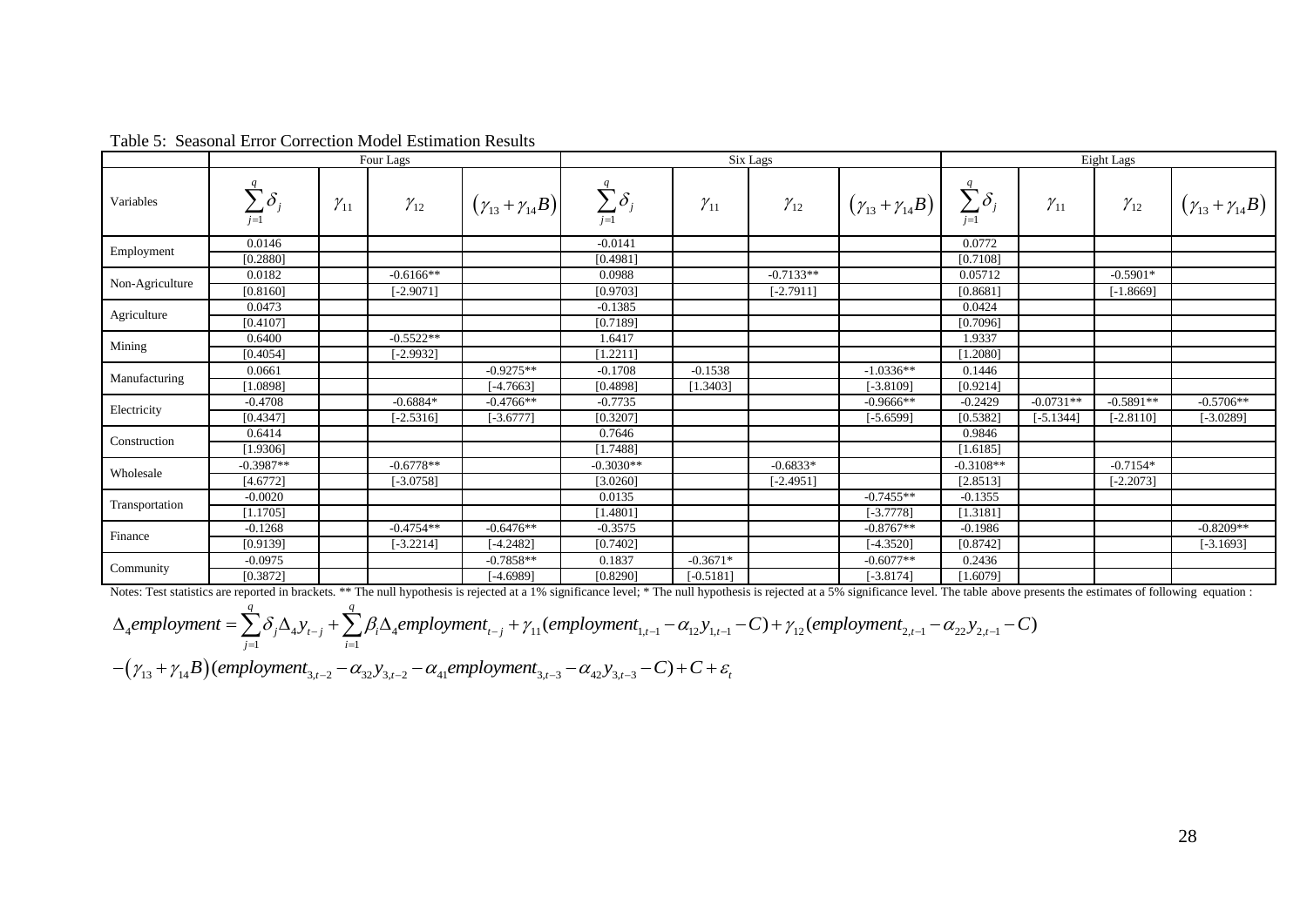|                 | Panel A      | Panel B                        |                              |  |  |  |  |
|-----------------|--------------|--------------------------------|------------------------------|--|--|--|--|
| Variables       | $y_t$        | <b>Total Employment Effect</b> | <b>Error Correction Term</b> |  |  |  |  |
| Employment      | $0.3231**$   | $-0.2419$                      | $-0.4163**$                  |  |  |  |  |
|                 | [10.9965]    | $[-1.0559]$                    | $[-3.3419]$                  |  |  |  |  |
| Non-Agriculture | $0.5895**$   | $-0.2980$                      | $-0.2358*$                   |  |  |  |  |
|                 | [16.3591]    | $[-0.7945]$                    | $[-2.0782]$                  |  |  |  |  |
| Agriculture     | $-0.2664**$  | 0.1614                         | $-0.4555**$                  |  |  |  |  |
|                 | $[-5.2497]$  | [0.3145]                       | $[-3.0877]$                  |  |  |  |  |
| Mining          | $-1.3183**$  | 1.6738                         | $-0.3593**$                  |  |  |  |  |
|                 | $[-10.1847]$ | [1.2612]                       | $[-2.6625]$                  |  |  |  |  |
| Manufacturing   | $0.7108**$   | $-0.4263$                      | $-0.3446*$                   |  |  |  |  |
|                 | [18.5302]    | $[-1.1119]$                    | $[-2.4678]$                  |  |  |  |  |
| Electricity     | $2.5362**$   | $-1.3637$                      | $-0.1139$                    |  |  |  |  |
|                 | [8.6788]     | $[-0.7836]$                    | $[-1.6962]$                  |  |  |  |  |
| Construction    | $0.2281*$    | 1.5865                         | $-0.0748$                    |  |  |  |  |
|                 | [2.2007]     | [1.8595]                       | $[-0.7782]$                  |  |  |  |  |
| Wholesale       | 1.2643*      | $-0.7547*$                     | $-0.0649$                    |  |  |  |  |
|                 | [18.0891]    | $[-2.4369]$                    | $[-1.3192]$                  |  |  |  |  |
| Transportation  | $0.4533**$   | 0.0784                         | $-0.2991*$                   |  |  |  |  |
|                 | [12.3056]    | [0.2090]                       | $[-2.2584]$                  |  |  |  |  |
| Finance         | $1.0512**$   | 0.0502                         | $-0.1016$                    |  |  |  |  |
|                 | [13.8155]    | [0.1039]                       | $[-1.3807]$                  |  |  |  |  |
| Community       | $0.4660**$   | $-0.2980$                      | $-0.3852*$                   |  |  |  |  |
|                 | [15.6823]    | $[-0.9255]$                    | $[-2.4923]$                  |  |  |  |  |

# Table 6: Estimation of Engle and Granger's Error Correction Model

Note: Test statistics are reported in brackets. \*\* indicates the level of significance at the 1% level and \* indicates the level of significance at the 5% level.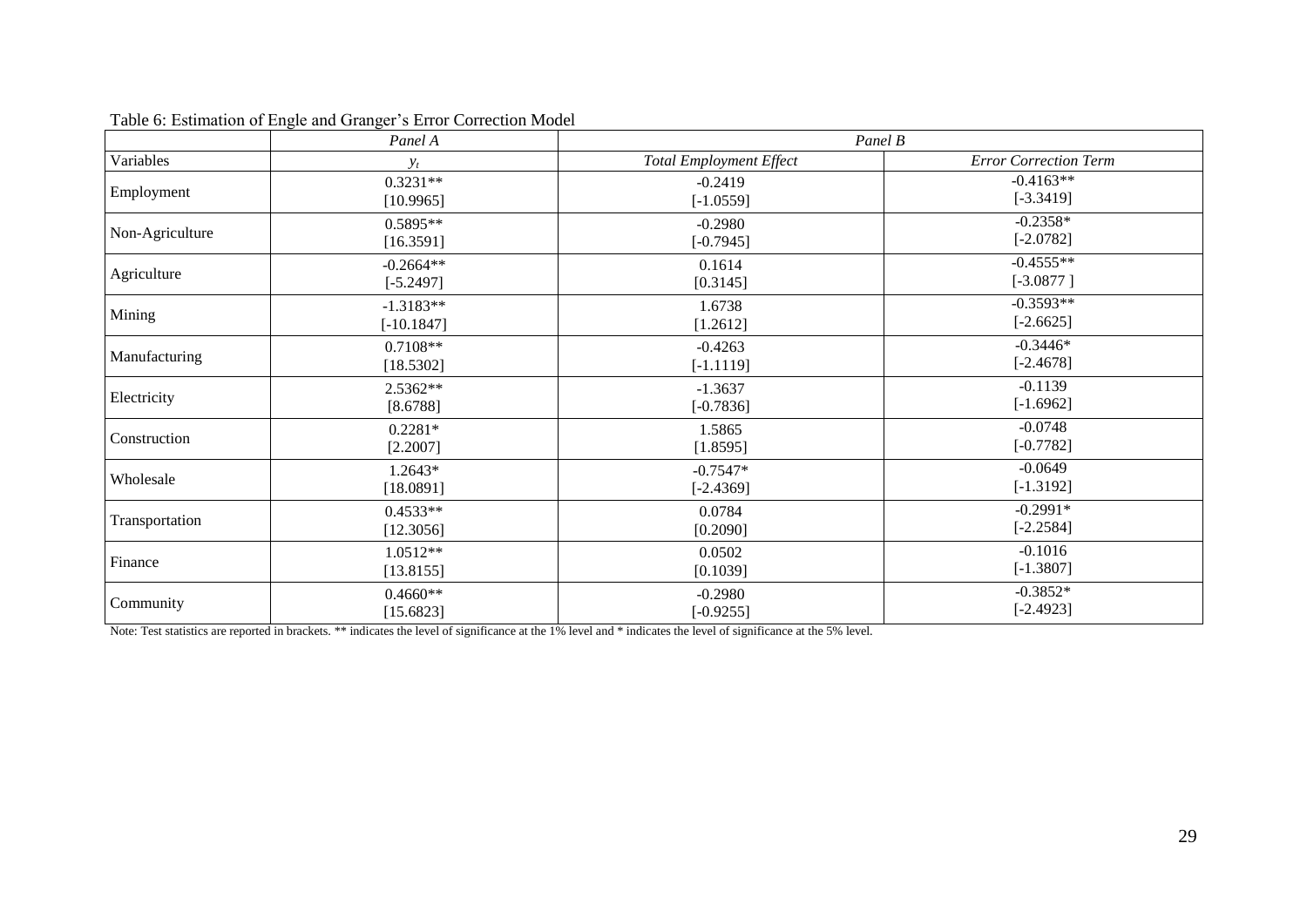# **Appendix**

| Variables       | Definition                                            |
|-----------------|-------------------------------------------------------|
| Employment      | <b>Total Employment</b>                               |
| Agriculture     | Agriculture, Forestry, Hunting and Fishing            |
| Non-Agriculture | Employment - Agriculture                              |
| Mining          | Mining and Quarrying                                  |
| Manufacturing   | Manufacturing                                         |
| Electricity     | Electricity, Gas and Water                            |
| Construction    | Construction                                          |
| Wholesale       | Wholesale and Retail Trade, Restaurants and Hotels    |
| Transportation  | Transportation, communication and storage             |
| Finance         | Finance, Insurance, Real Estate and Business Services |
| Community       | Community, Social and Personal Services               |

Table A1. Data Definitions for the Employment by Branch of Economic Activity

*Note:* We could seasonally adjust the series by using propositions such as X-11, X-12 or Tramo Seats. However, following comments of Ghysels and Perron (1993), we preferred seasonally unadjusted data in our analysis. They suggest using seasonal cointegration from seasonally unadjusted data. We prefer to analyze the long-run dynamics without losing information and by considering seasonality. The seasonally adjustment methods may affect the mean of the series

|                            | Share in Total |                 | Share in Real<br>Rates of Growth in |             |            |           | Rates of Growth |           |  |
|----------------------------|----------------|-----------------|-------------------------------------|-------------|------------|-----------|-----------------|-----------|--|
|                            | Employment     |                 | <b>GDP</b>                          |             | Employment |           | in Real GDP     |           |  |
| <b>Sectors</b>             | 1988           | 2008            | 1988                                | 2008        | 1988-2008  | 2001-2008 | 1988-2008       | 2001-2008 |  |
| Agriculture                | 46.4           | 26.8            | 18.9                                | 11.0        | $-1.7$     | $-3.2$    | 0.2             | 0.9       |  |
| Mining                     | 1.3            | 0.5             | 1.9                                 | 1.3         | $-1.2$     | 6.9       | 0.4             | 0.3       |  |
| Manufacturing              | 14.4           | 18.6            | 21.8                                | 27.3        | 2.2        | 1.1       | 3.5             | 3.6       |  |
| Electricity, Gas and Water | 0.2            | 0.5             | 2.2                                 | 3.7         | 7.1        | 0.6       | 5.5             | 6.9       |  |
| Construction               | 5.7            | 5.8             | 6.8                                 | 5.4         | 1.0        | $-0.5$    | 0.5             | 0.4       |  |
| Wholesale                  | 11.4           | 21.0            | 20.2                                | 25.5        | 3.7        | 1.8       | 3.6             | 3.8       |  |
| Transportation             | 4.4            | 5.3             | 11.5                                | 13.7        | 1.8        | 0.6       | 3.2             | 4.0       |  |
| Finance                    | 2.4            | 4.8             | 8.9                                 | 5.9         | 4.8        | 5.5       | 0.5             | 1.7       |  |
| Community                  | 13.8           | 16.7            | 7.8                                 | 6.2         | 2.1        | 2.2       | 1.2             | 2.2       |  |
| Total                      |                | $100.0$   100.0 |                                     | 100.0 100.0 | 19.8       | 15.0      | 18.6            | 23.8      |  |

Table A-2. Sectoral Shares in Total Employment and Real GDP and Rates of Growth